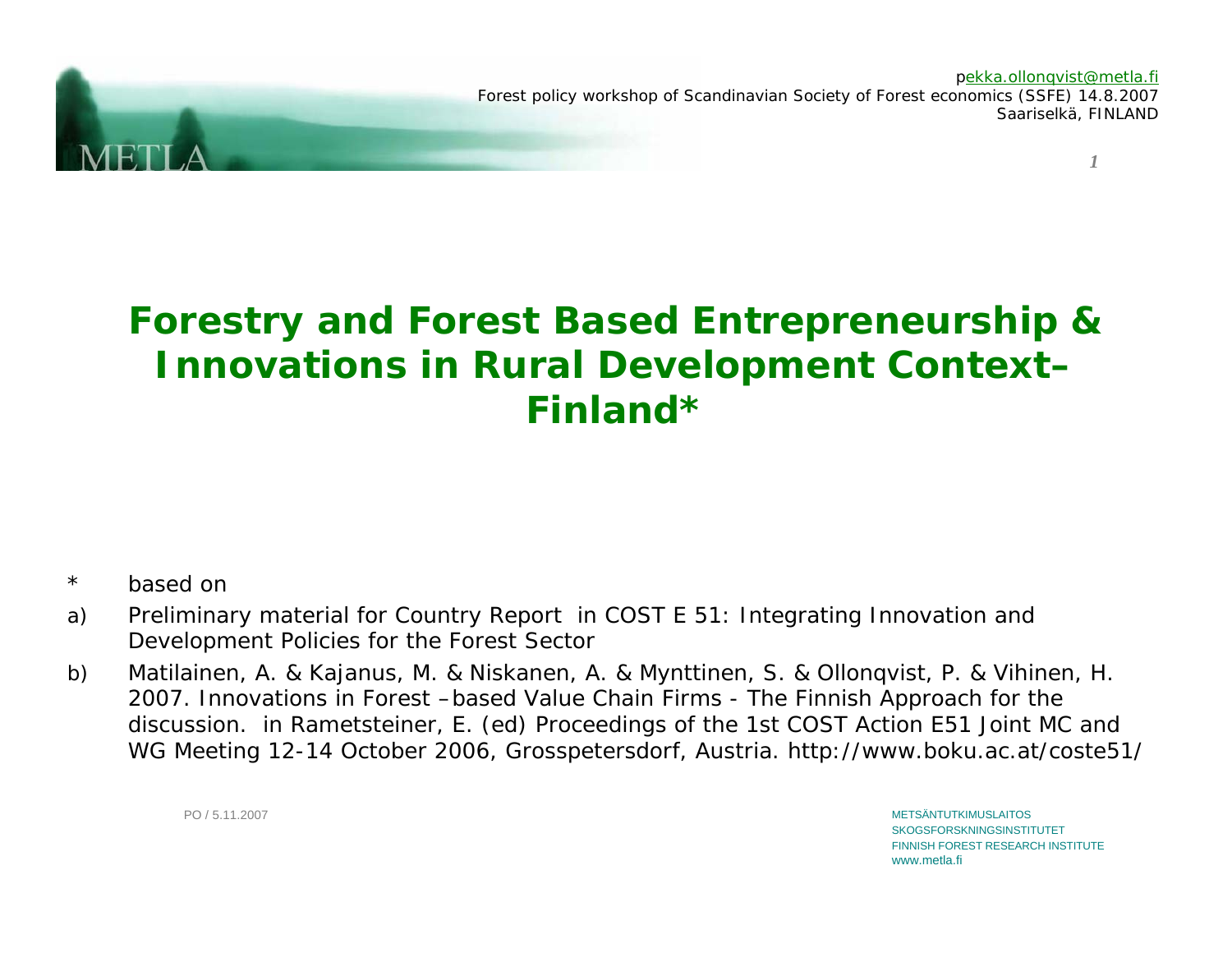

## **Promotion on Forestry and Forest Based Entrepreneurship & Innovations in Rural Policy Regimes**

## **Financial incentives for rural SMEs**

*Regional policy regime:* 

Firm specific solutions & top down systems

direct investment subsidies (subsided loans, cost share, systems in taxation..)

subsidies for schooling, marketing assistance

*Rural policy regime:*

Development of local business infrastructure

creation of local milieu

use of tacit knowledge

*Innovations*: origin and mode of processes, categories, implications in rural policy

*Comparative case evaluation:* wood product industry programs in two policy regimes

PO / 5.11.2007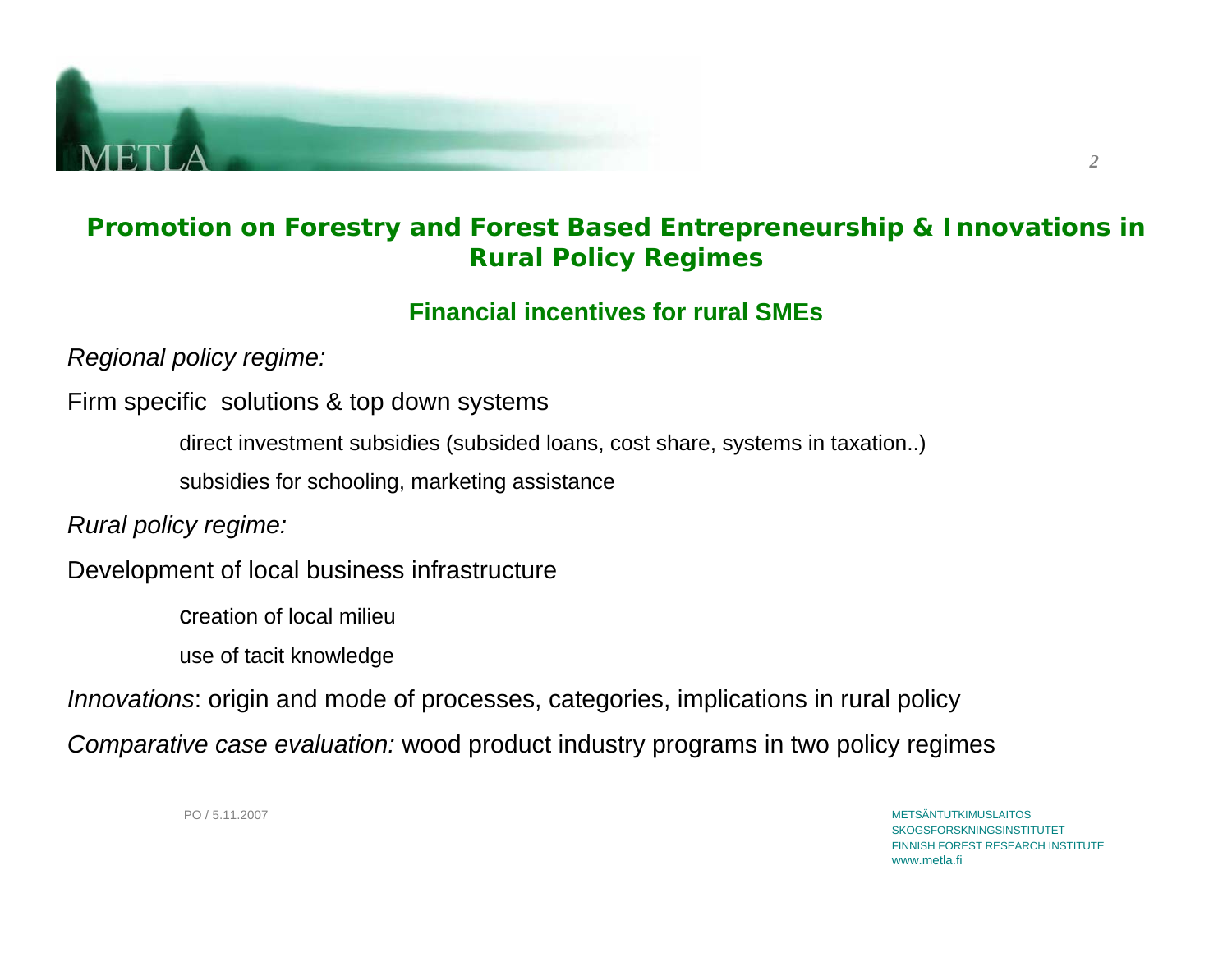



## **Support on Forestry and Forest Sector Entrepreneurship – Coordinated Policy & Implementation**

*Key policies strengthening cross sectoral policy integration/co-ordination for the support of developing innovations in vertical production chains\**

## *Strategic programs*

Sustainable development policy Innovation policy

*Implementation programs – business infrastructure creation*

Rural development policy Regional development policy

*Forest Sector Related Programs*

Finland's National Forest Program 2010 (& update FNFP 2015) Forest Based Sector Programs (Roadmap 2010, Finland's Wood Product Industries 2020) Bio Energy Programs

\* Preliminary material for Country Report in COST E 51

PO / 5.11.2007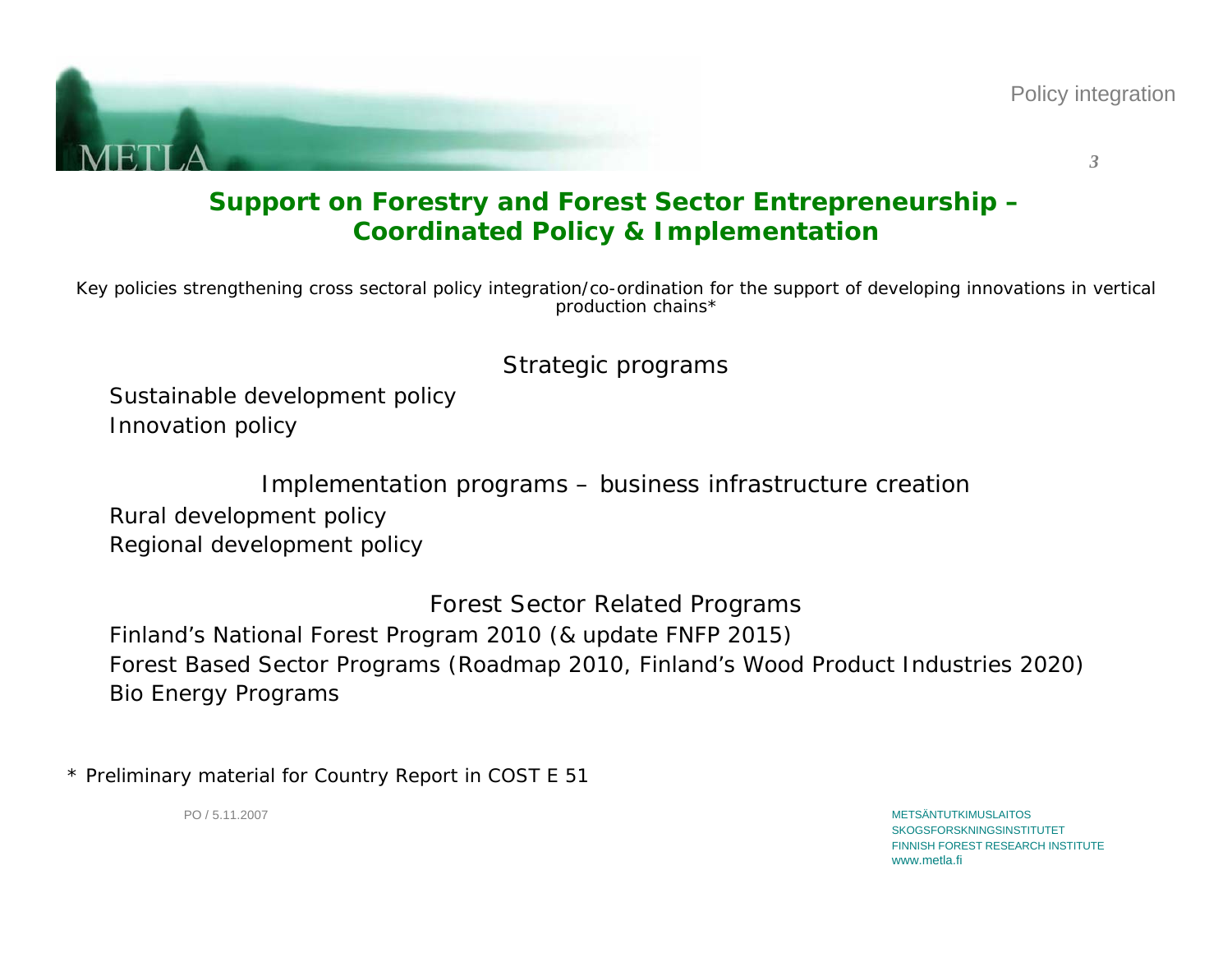

**Promotion on Wood Product SMEs in Rural Policy Regimes**

# **Regional Policy Phase:** Individual Policies of Ministries up to the early 1990's

*National top down industrialization policy* aimed for equalizing regional differences *Strengthening existing industry:* activities and employment *Innovation policy* supporting new production technologies and products

CASE: WoodFinland I (PuuSuomi I) – action program 1992-1995

PO / 5.11.2007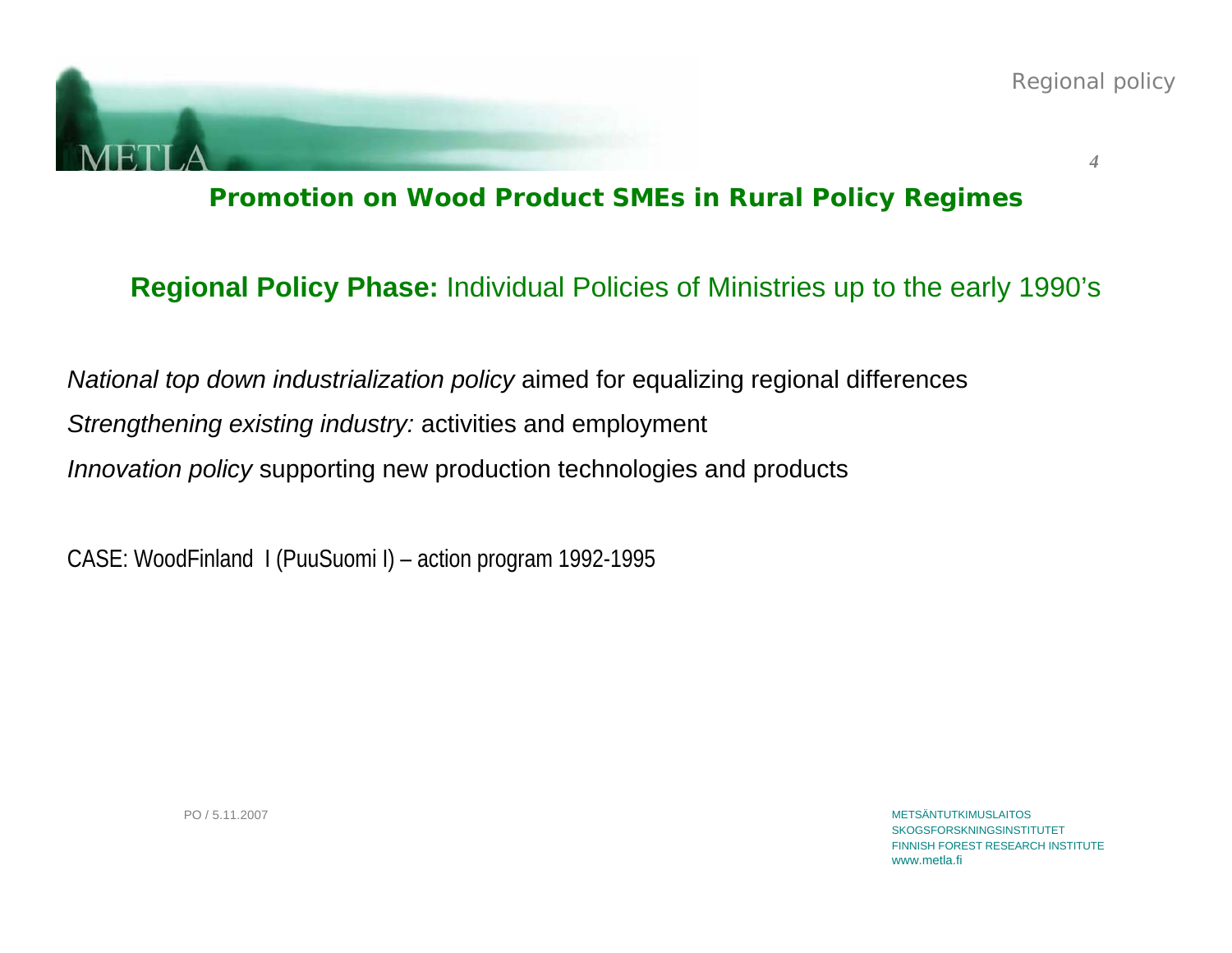

# **Promotion on Wood Product SMEs in Rural Policy Regimes**

# **Rural Policy Phase:** Inter sectorally coordinated rural policy during EU membership

Creation of *intersectoral co- operation policy* infrastructure (co operation in regional and rural policy)

*Co- ordinated policy implementation* by Ministries of Labour, Commerce and Trade and Agriculture and Forestry) through TE Centres (Employment and Economic Development Centres)

> support and consultancy for enterprises, technological development promotion in companies, assistance and consultancy related to export and business internationalization. Active public support for local and regional innovation networking

*Innovation policy* supporting organisational and marketing innovations in addition to the prior agenda based on production and product technologies

CASE: WoodFinland II (PuuSuomi II) – action program 1998-2005

PO / 5.11.2007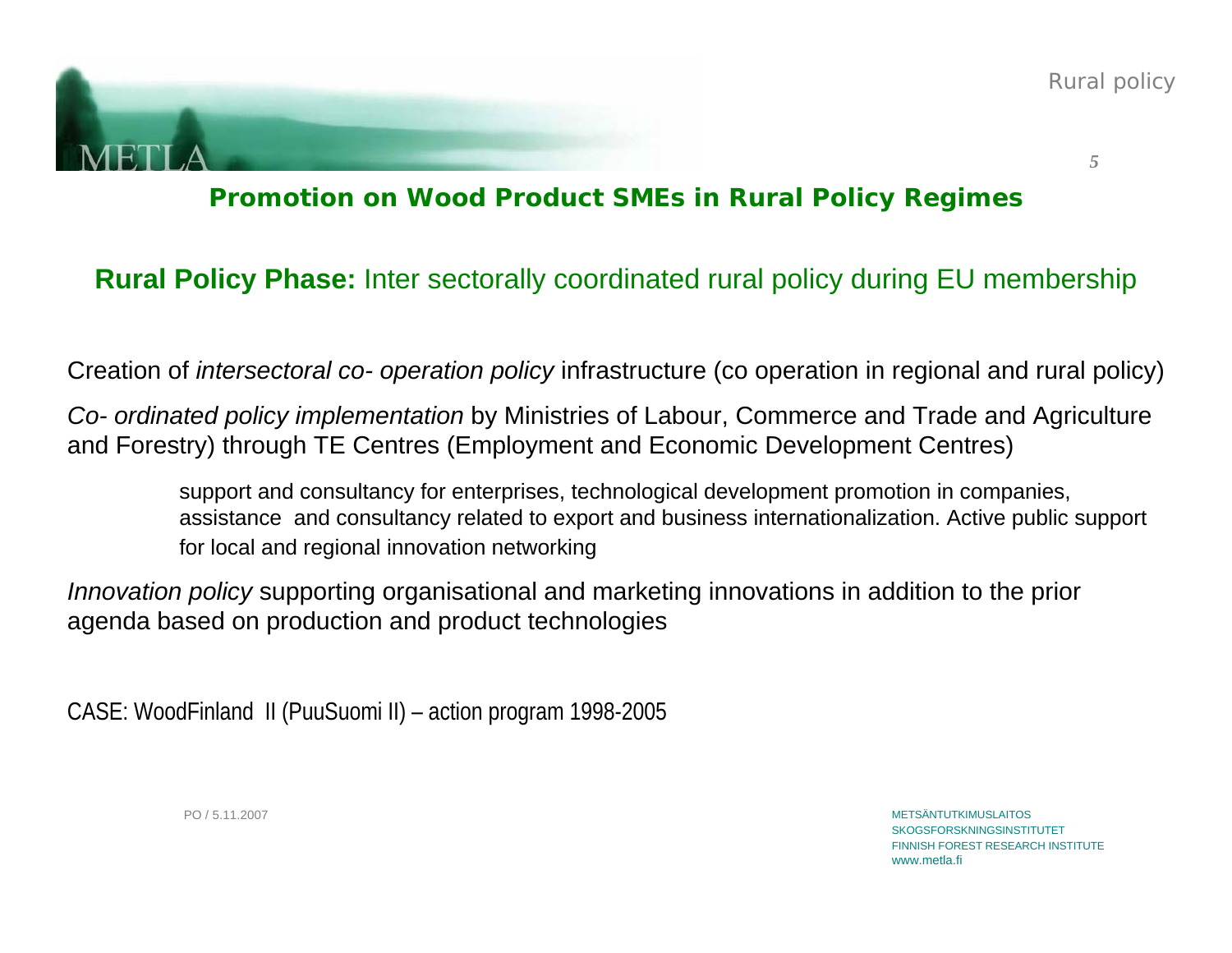

## **Innovation Process – R & D inputs\***

| Low tech value chains:                                         | wood products, mechanical wood, energy                                                                                                        |
|----------------------------------------------------------------|-----------------------------------------------------------------------------------------------------------------------------------------------|
| Innovations:                                                   | incremental, marketing, organisational                                                                                                        |
| Innovation process:                                            | R&D network: firm, (partners) & KIBS services case<br>tailored                                                                                |
| High tech value chains:<br>Innovations:<br>Innovation process: | pharmaceutical, medical, new uses of wood<br>radical, process, product<br>intra firm (R&D dep.)& university research<br>partnering continuous |

\*) The classification as low-tech and medium low-tech refers to the classification used by OECD (1994), which is based on the relative share of R&D expenditures of turnover: R&D High-tech industries > 5% Medium hightech 5% – 3% Medium low-tech  $3\%$  – 0.9% Low-tech industries  $<$  0.9%.

PO / 5.11.2007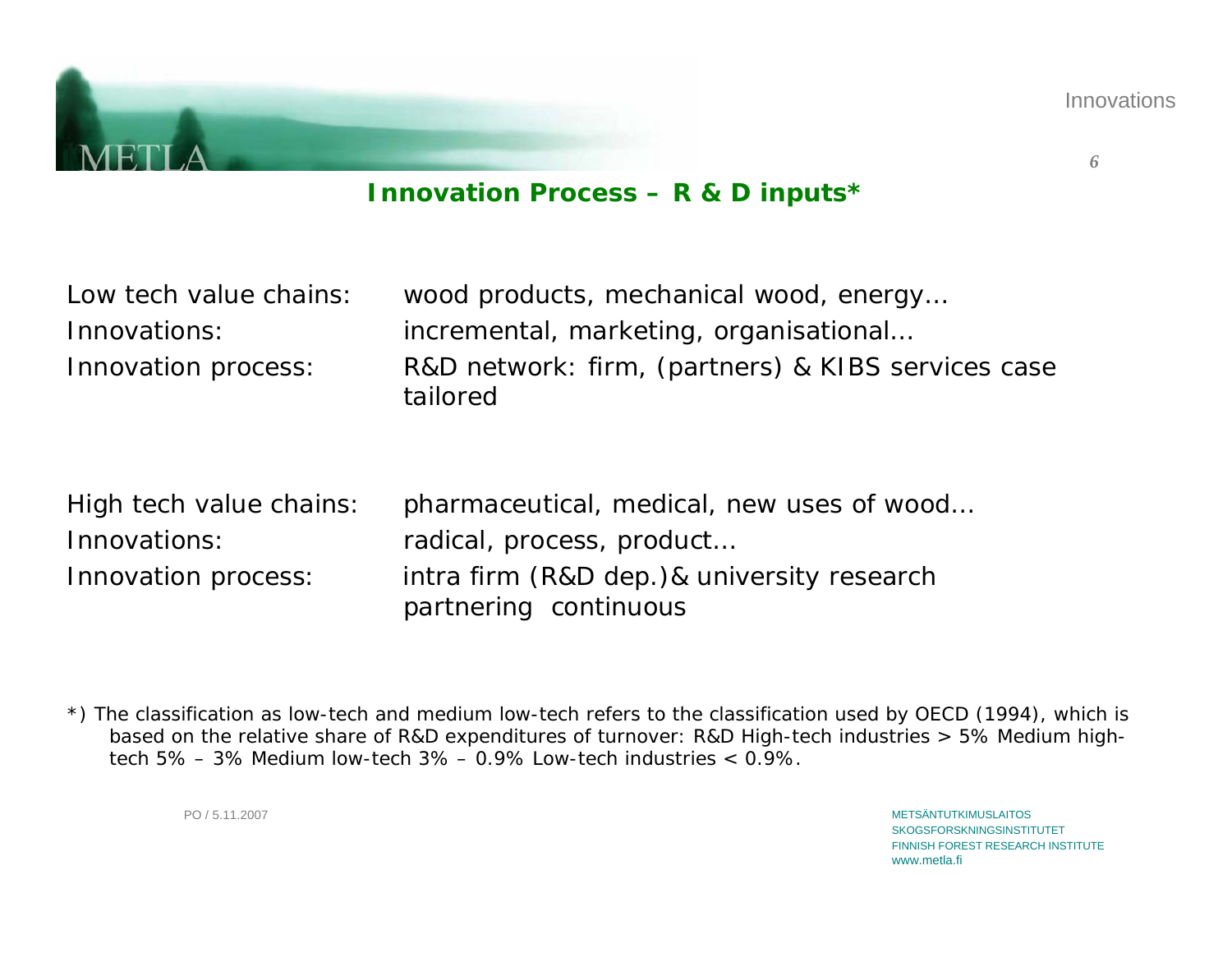

**Innovations** 

*7*

## **Innovation Process – Origin**

*Search for novel technology solution*: opportunity for technical superiority "science/technology push" *Search/identification on market opportunity*: "demand pull"

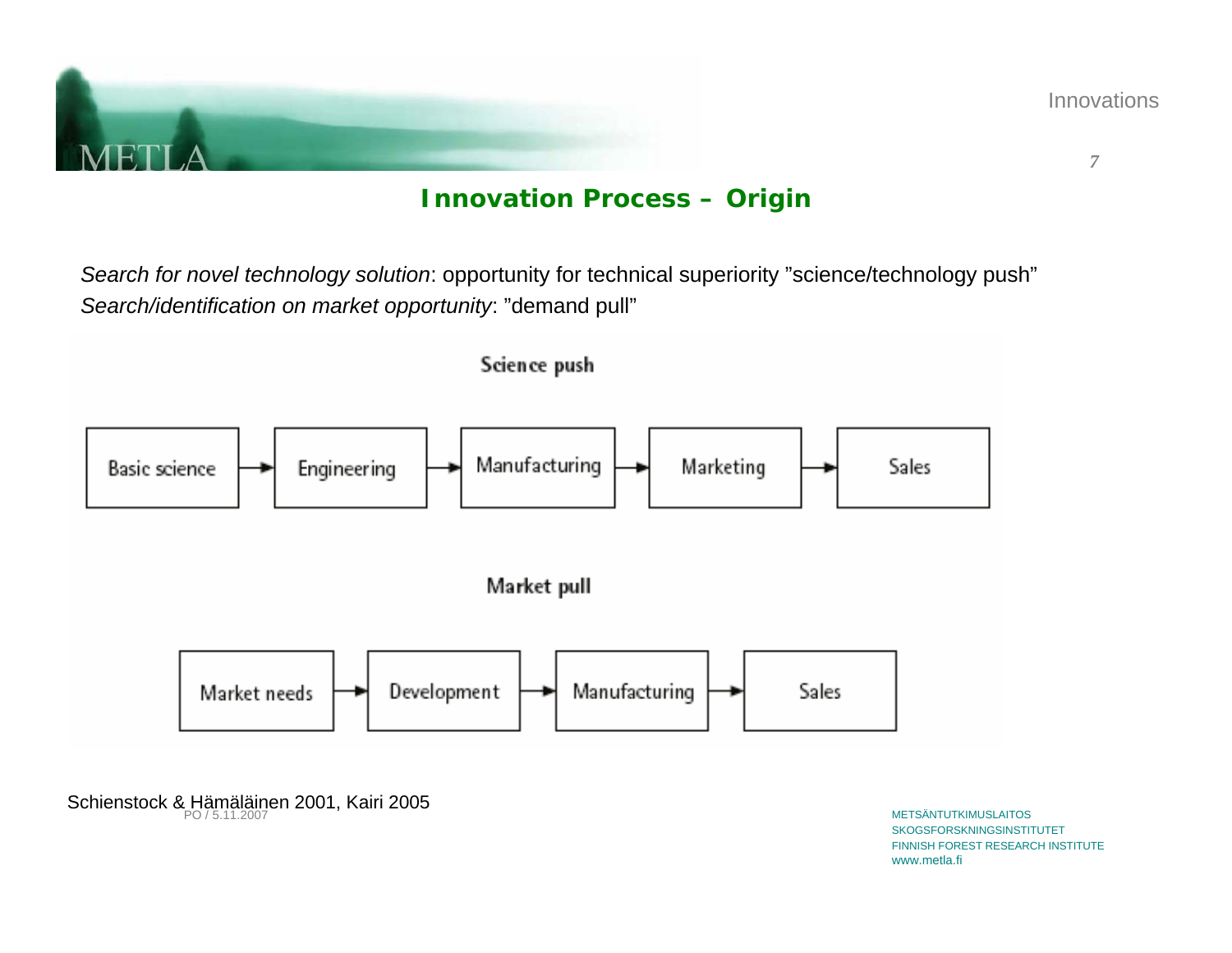

Innovations

*8*

**Business Strategy and Innovation Categories\***

## *Search for Competitive Advantages through innovations*

*product innovation: the introduction of a new product or a new quality of a product, i.e. not known on the Customer Interface* 

*process innovation: the introduction of a new production or procedural method in the industry sector proceeding productivity, input quality & uniqueness*

*marketing/business innovation: opening up of a new market or of a new resource source with products or services with superior product design, quality…*

*organisational innovation : Implementation of a reorganisation on the managerial arena*

\* Schumpeter 1935, Oslo Manual (3rd Edition) (OECD 2005)

PO / 5.11.2007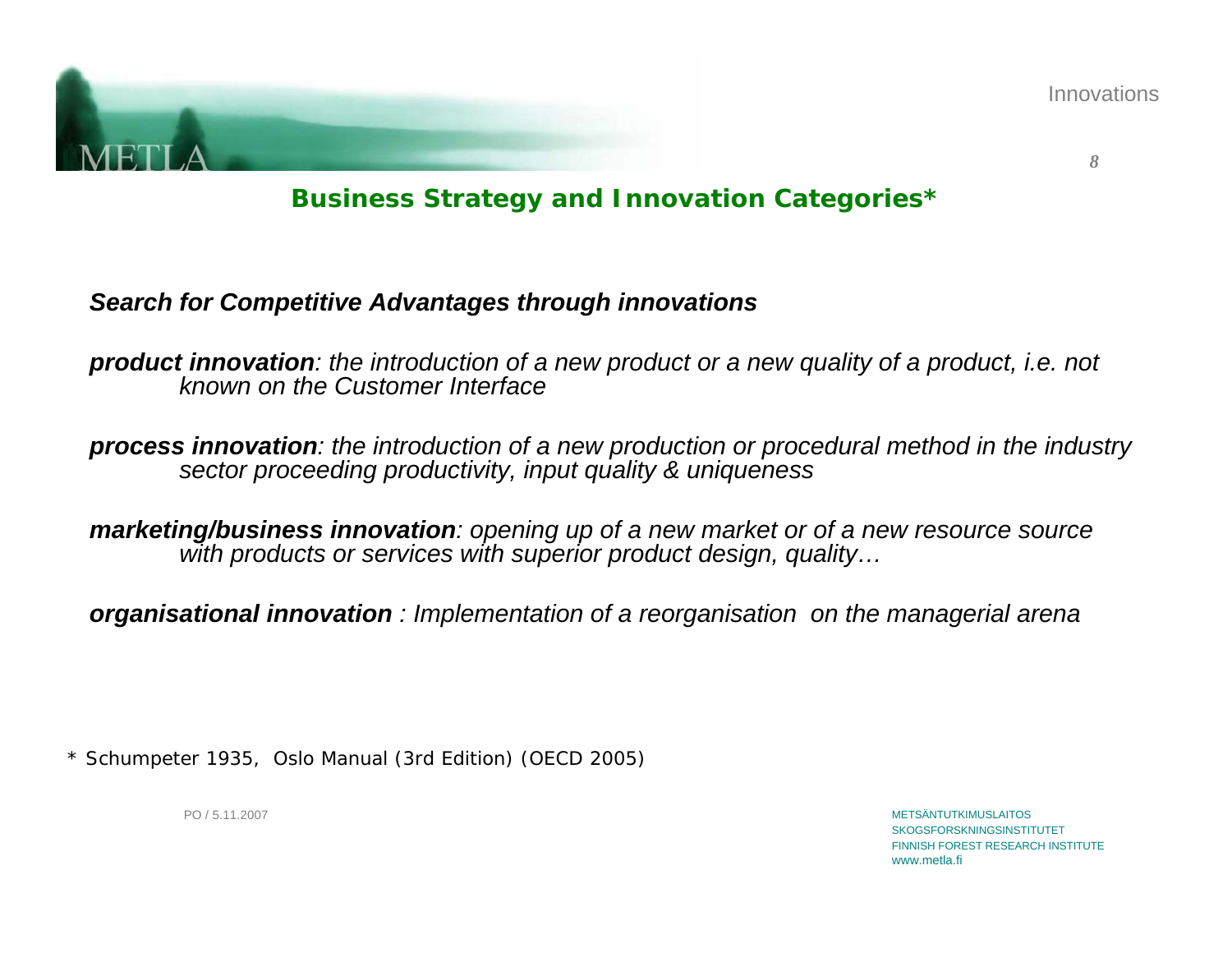

METLA Strategic objectives

*9*

## **Local Milieu and Non-Local Value Networks behind Innovation Processes**

### *urban and rural interaction in the innovation processes\*)*

- • *the residual model*: rural area firms dependent partners without contributions to innovations generated in urban areas and distributed to rural areas.
- • *divided/dual model*, urban and rural areas specialise their functions that are not compatible.

Mk I consensus MkII conflict in the line with centre-periphery theories

- • *continuity model*, urban rural relationships as continuation changing according to distance. Starting point not the areas but the activities and their frequency
- • *mixed activities model*. urban and rural are mixed both regionally and functionally without clear border in between

\*) Storhammar & Virkkala 2003

PO / 5.11.2007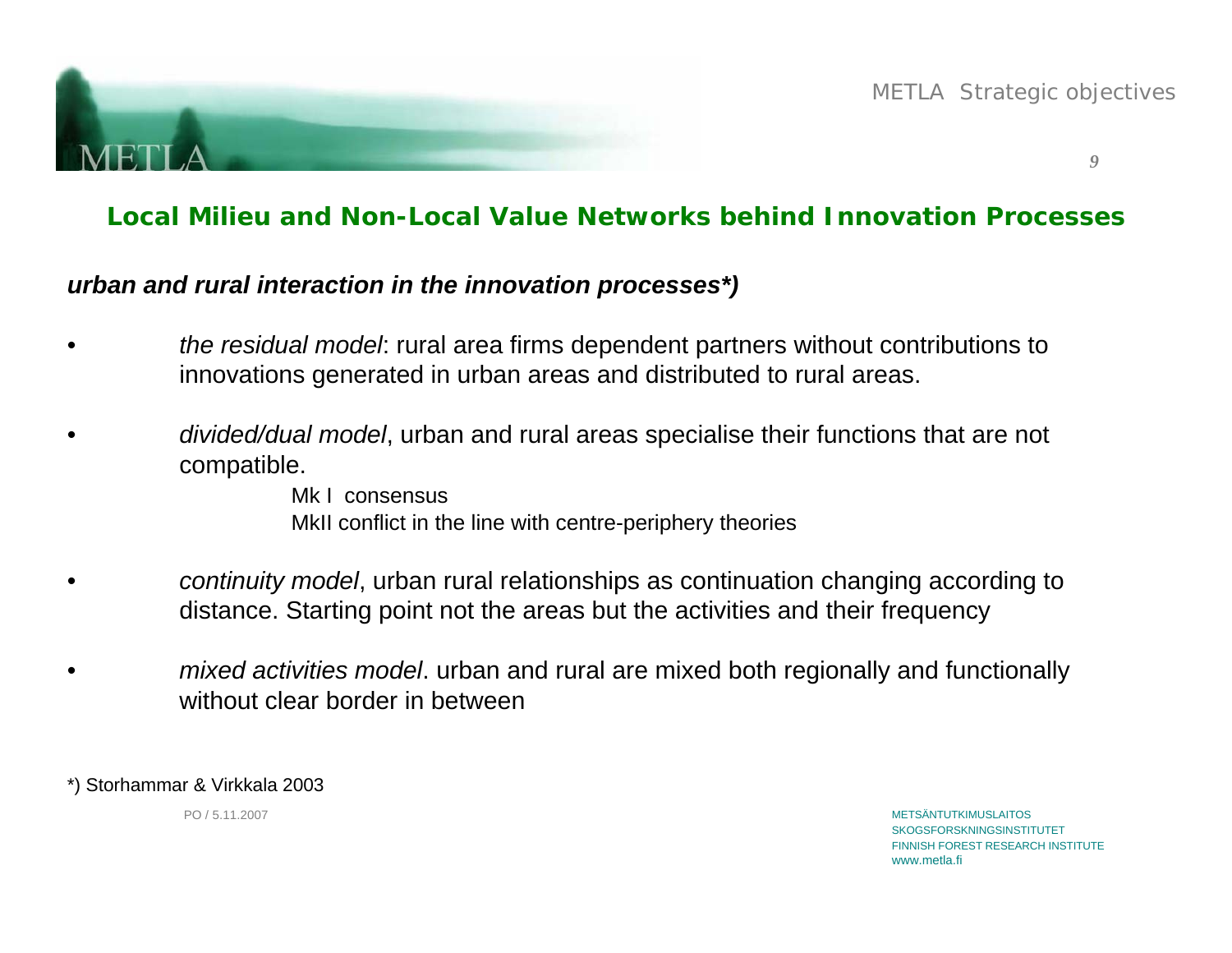

Innovations

*10*

## **Innovation Management in Value Chain Context \***

## **Capabilities**

*Configurational capabilities:* ability to manage knowledge formation and innovation abilities *Tacit knowledge:* proximity (both cultural and physical) important when tacit knowledge is crucial for competitiveness.

#### **Networks**

*Inter-functional project teams:* within the core competence of each company on a sequential basis. Team includes all functions (purchasers, sales representatives, product designers, production managers and personnel at the shop floor)

*Customized, non-standardised solutions:* benefit from physical proximity between the companies, is not essential

### **Infrasturcture**

*Institutional infrastructure and public goods:* important for competitiveness of SMEs that frequently benefit from the supplements to their informal, tacit knowledge base in the form of R&Dcompetences and more systematic basic research and development.

\*PILOT, Bender 2006

PO / 5.11.2007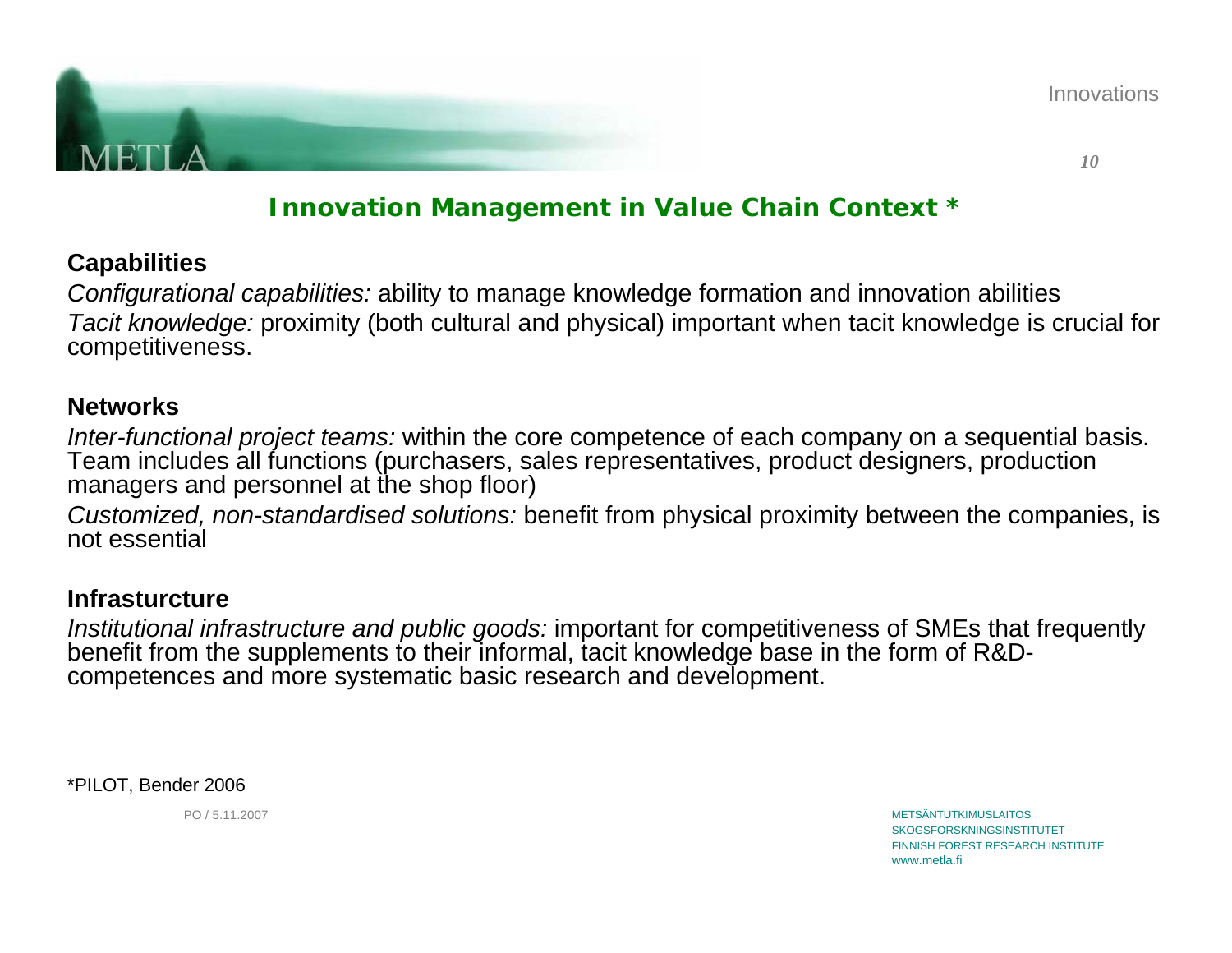

Regional Policy Development

*11*

# **From regional policy agenda towards rural policy \***

#### **Regional Development Policy regime up to the early 1990's \*\***

#### *Phase I* economic approach behind the regional projects

formulated and financed through Ministries and aimed to proceed the economies of most problematic areas and create special development areas,

substituted with

### *Phase II* the geography of well-being and development approach

retaining the vitality of villages and the retention of services but also technical innovations

#### *Policy formulation and implementation*:

*Formulation of Regional Development Targets*: The Ministry of the Interior (MI) in cooperation with other ministries and the Regional Councils.

*Regional Strategic Programmes*: Ministry of Interior coordinates, monitors and evaluates the preparation and implementation in cooperation with other ministries and the Regional Councils.

\*) OECD Rural policy review- Case Finland 2007 \*\*) Vartiainen 1998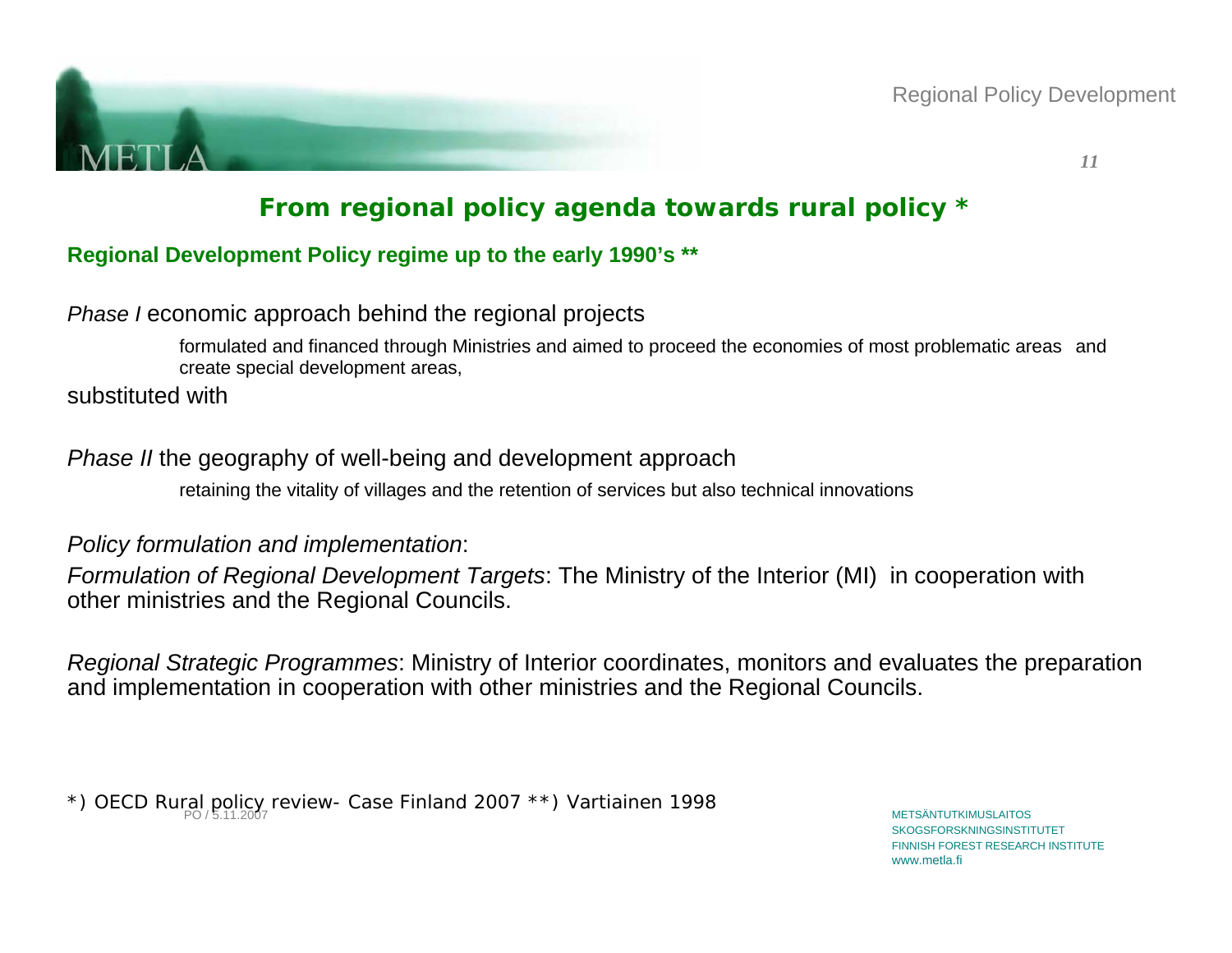

Regional Policy Development

*12*

# **From regional policy agenda towards rural policy \***

**Regional Development Policy regime up to the early 1990's \*\*** 

*Institutional development*:

1991 programme-based regional development covering six programmes:

•development region, •structural change region •centres of expertise, •rural area, •island development •border region

1993 the Regional Development Act promoting independent and territorially balanced development in regions.

1994 Regional Councils as the key policy formation and implementing stakeholders

\*) OECD Rural policy review- Case Finland 2007 \*\*) Vartiainen 1998

PO / 5.11.2007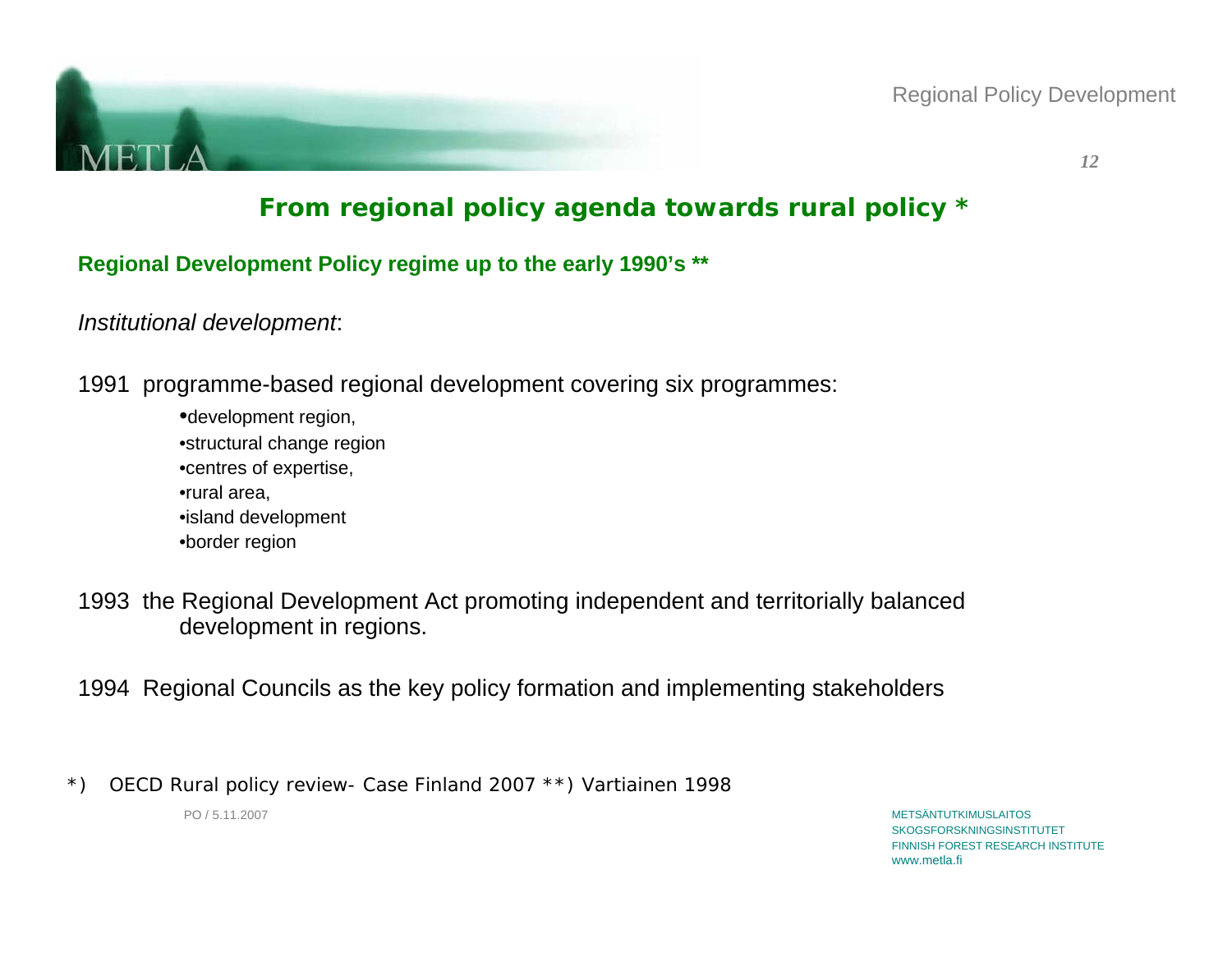

Rural Policy Development

*13*

## **Rural Policy Structure**

*Rural and regional policy* have parallel fields of policy. *Regional policy* municipality level *Rural policy*: village level

## **Broad and Narrow Rural Policy**

*Broad policy*: influence on all actions,

*Narrow policy*: specific actions and development instruments

*Functional policy*: requires applying the resources of both narrow and broad policy

Rural policy progress:

1991 First Rural Policy Programme, MI (responsible for regional development) & MAF (responsible for agricultural and forestry policy). the competitiveness of rural areas as a location for business activities.

- 1996. Second Rural Policy Programme for 1996–2000
- 2000. Third Rural Policy Programme for 2001–2004
- 2004. Fourth Rural Policy Programme for 2005–2008 including *Regional Part of RPP, Regional Centre Networks, Centre of Expertise Program*

Rural Policy Committee 2004<br>Rural Policy Po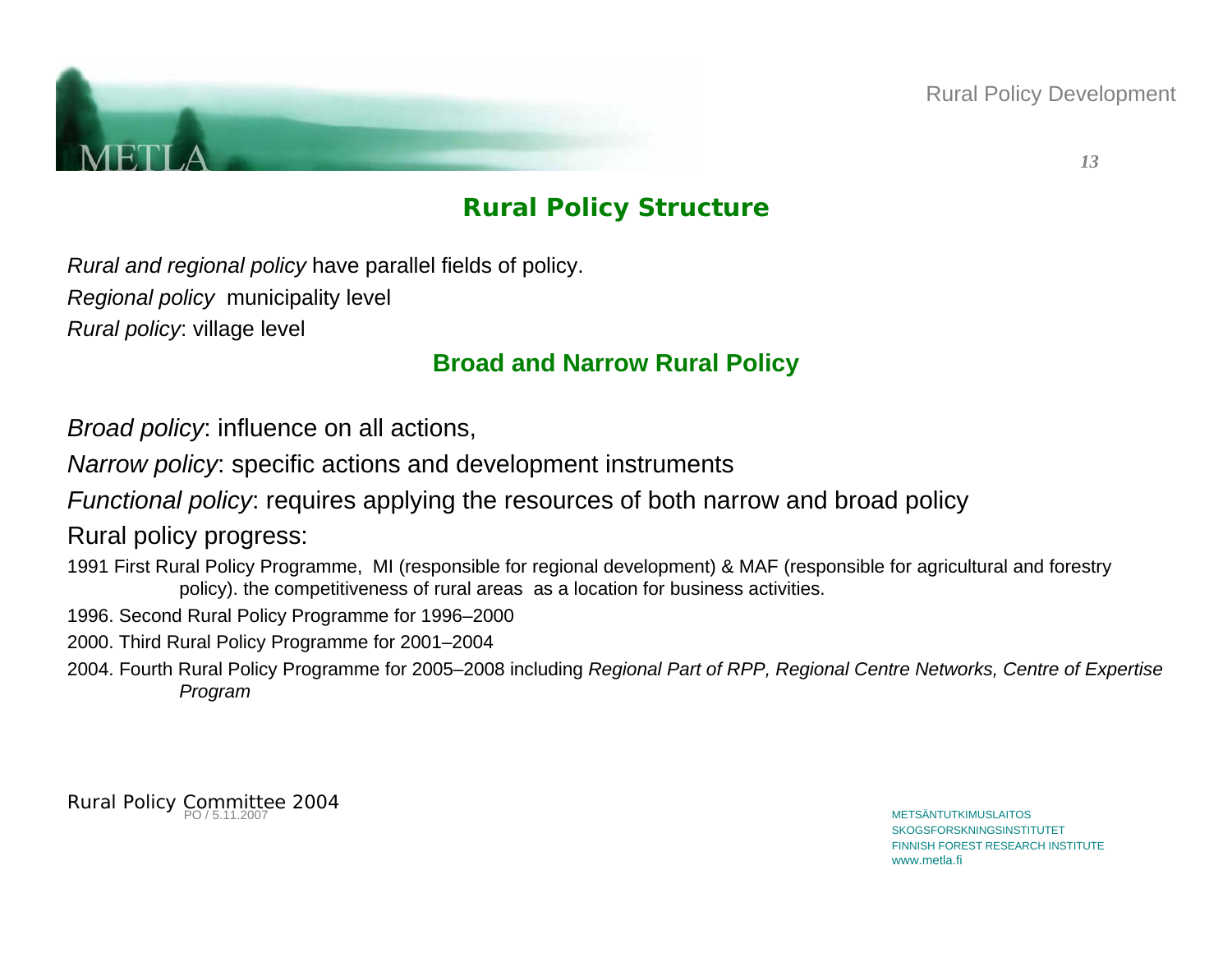

### **Intersectoral Regional Public Subsidy and Expertise Service Supply for SMEs** TE Centres (Employment and Economic Development Centres)

Fifteen established in 1997

- • by combining State authorities (labour, enterprise consultancy, agriculture and forestry) at the regional level
- • to support and consult enterprises, promote technological development in companies and help them with exports and internationalization
- •to implement and organize regional labour policy
- • to promote farming and fisheries and develop the vitality of rural areas and agriculture as an occupation

*three departments*: enterprise, farming and fisheries, and labour.

include also *technology units*, which intermediate services provided by TEKES (the National Technology Agency of Finland)

provide *expertise* related *to EU funding*

PO / 5.11.2007

\* OECD Rural Policy review- Case Finland 2007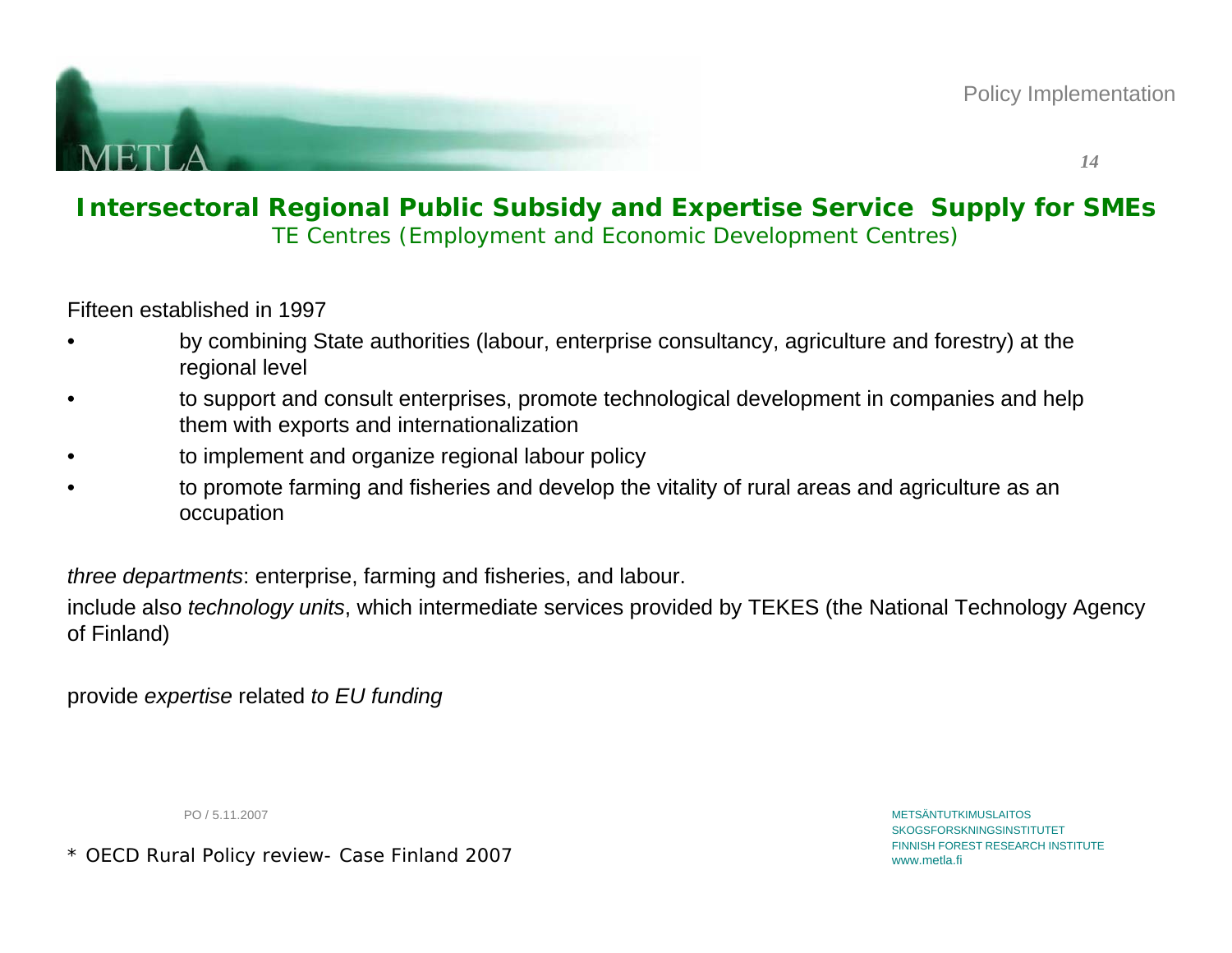

Policy Implementation

# **Forestry Centres – independent from TE Centre activities**

thirteen reorganized in 1996

- • plays a key role in promoting regional development projects and in building co-operation between forest organizations
- • emphasis is put on projects encouraging: young forest management, modes of forest energy usage and small-scale wood processing,
- •provide advice to business & services related to forest management plan

\* OECD Rural Policy review- Case Finland 2007

PO / 5.11.2007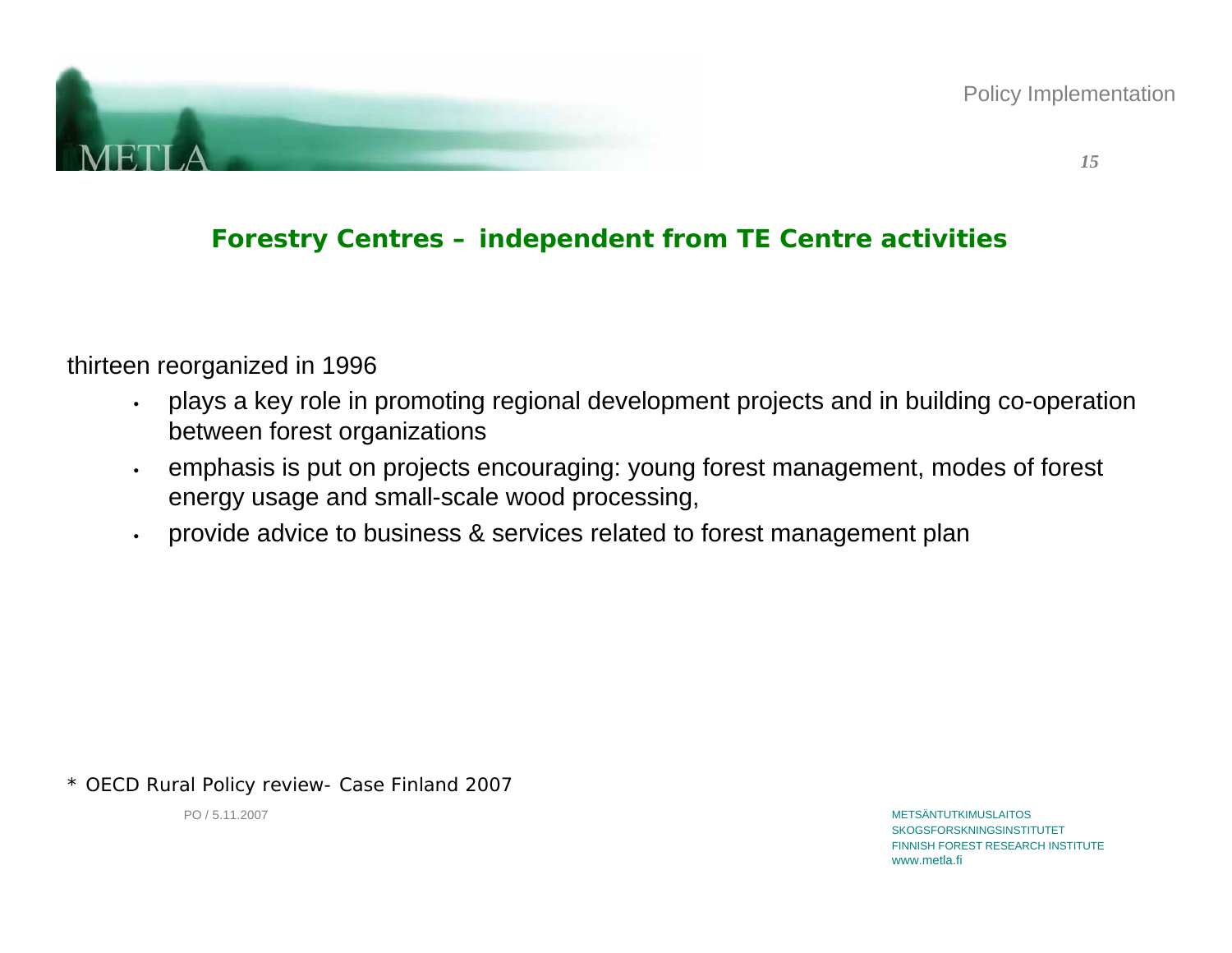

Rural Development

*16*

## **Policy Objectives: Forest Based Rural Development\***

Growing *number of regional and local firms and employees* in the vertical value chains of wood product industries

Increase in the *supply of the forest investments services* through entrepreneurial solutions to meet the growing demand from urban and aged NIPFOs

*Support on* the establishment of *rural micro enterprises*

Development support on the *embedded infrastructure* that supply services for new rural micro enterprises and entrepreneurship

\* Ministry of Agriculture and Forestry: targets on rural entrepreneurship in Finland for 2005-2008

PO / 5.11.2007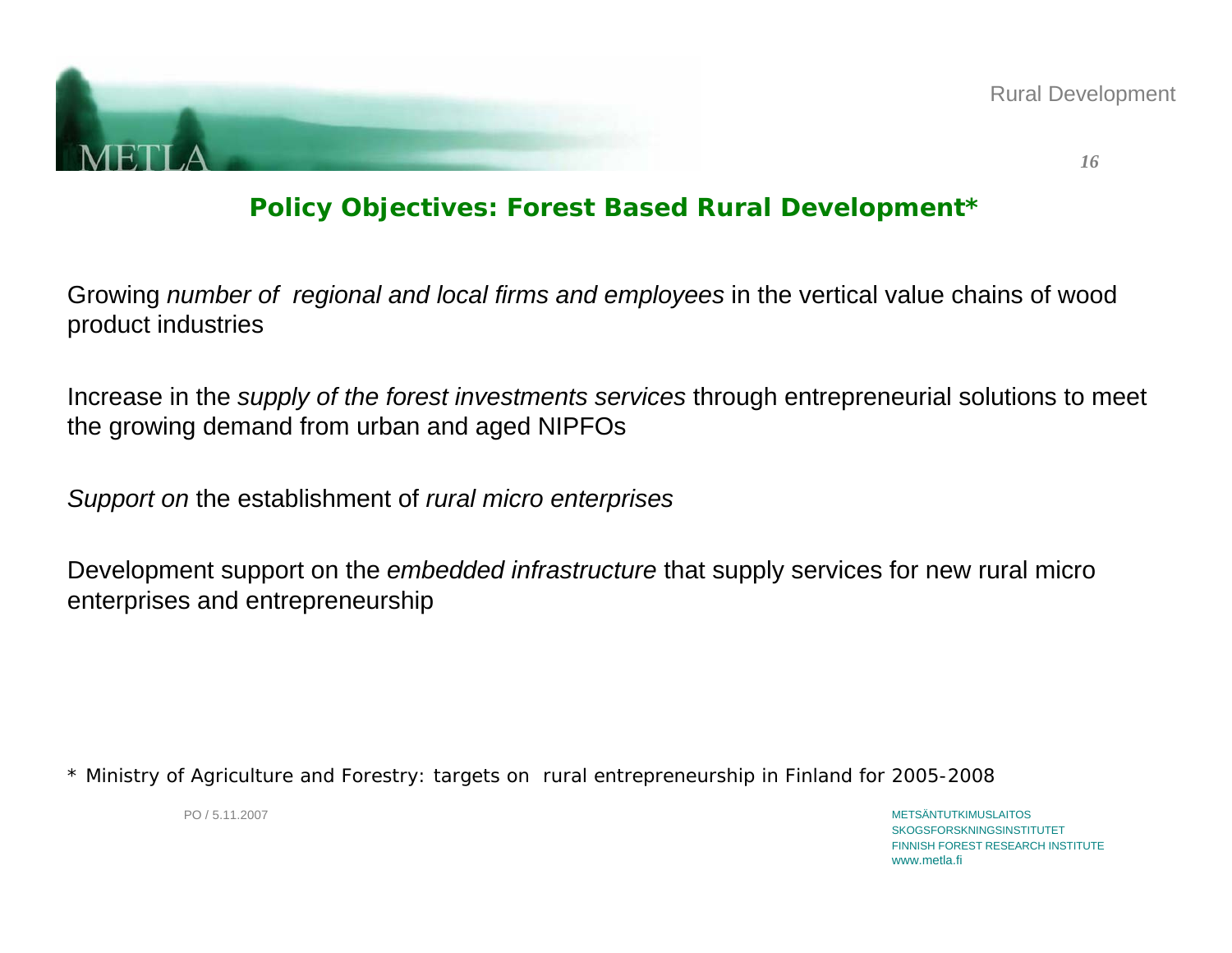

# **WoodFinland I (PuuSuomi I) – action program 1992-1995 \***

*Program preparation:* by three separate working groups: a) entrepreneurship, b) community and regional development c) schooling

## *Program initiation:* Rural Development Policy Council (First Rural Policy Programme)

- Open access development program
- -Promotion of new rural entrepreneurship and development of rural SMEs in Wood Product Industries

### *Program targets and implementation*

- a) creation of pilot (reference) projects based on locomotive firms
- round table activities among business managers
- evaluation of business concept and logistics in the reference value chain (PUUPRO) created
- b) extensive commitment by relevant interested firms in regional context
- arrangement of regional seminars to advance business network formation

\* Vanhanen & Halonen 1995.

PO / 5.11.2007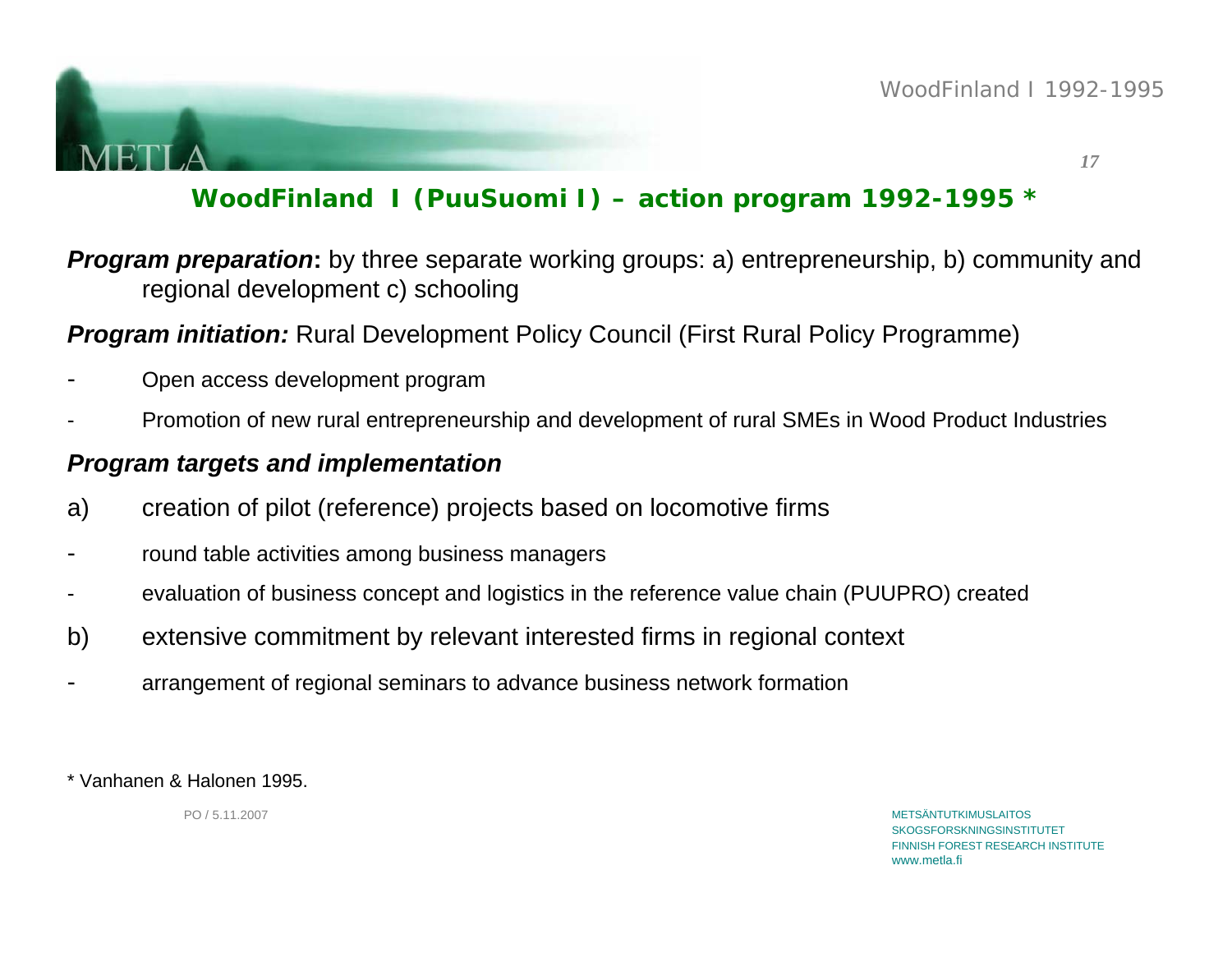

# **WoodFinland I (PuuSuomi I) – action program 1992-1995\***

## *Parallell technology programs (TEKES)*

- Wood Construction Technology (Puurakentamisen teknologiaohjelma 1995),
- Mechanical Technology of Wood (Puun mekaaninen teknologia, PMT,1992-1996)
- n Wood Plate Technology (Puulevyteknologia, PLT) 1992-1996).

## *applying linear innovation process approach*

*firm projects (applied) and projects by universities and research institutes (scintific) separated*

# *Rural Development Project* (Maaseutupolitiikan kehittämistyö 1988-91) first tools of national policy: \*\*

- •Planning and funding of the regional rural development projects;
- •Drafting the National Rural Policy Programme;
- •Implementation of national development and pilot projects
- •Retargeting of state budget grants for rural objects.

\*Vanhanen & Halonen 1995. \*\* Vihinen, H. 2007. COST E 51 Country report

PO / 5.11.2007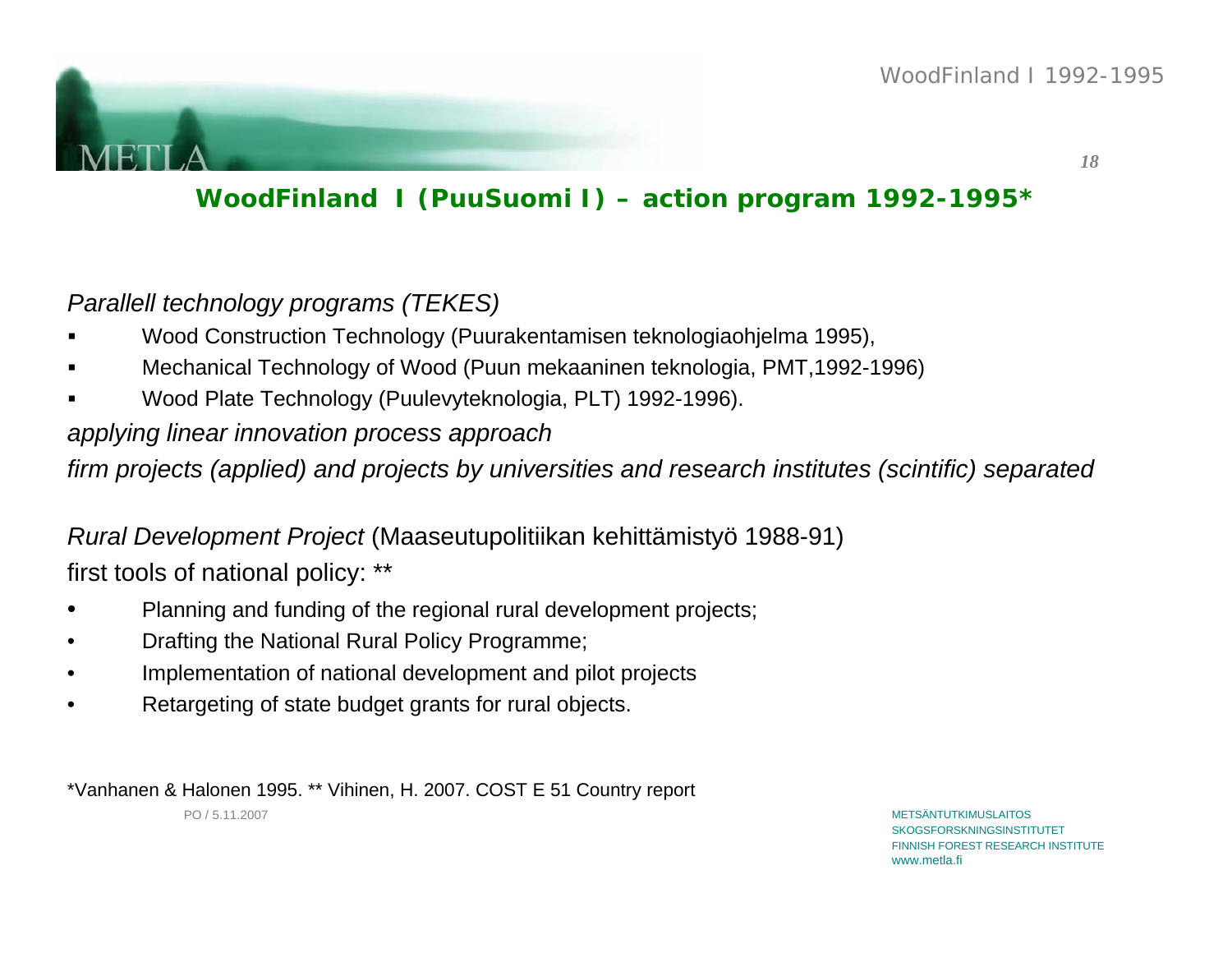

# **WoodFinland I (PuuSuomi I) – action program 1992-1995\***

### *Program activities***:**

*a) locomotive firm network* - Glue lam wood plate production

Merging of three development firms in Northern Finland to provide subcontracting to international wholesalers. Leader firm as customer interface actor

#### *b) wood (softwood log) delivery co operative of NIPFOs*

J*oint interest company by 23 NIPFOs -* to process local softwood logs and sell them.

Value chain expansion by created drying capacity for external sawnwood.

http://personal.inet.fi/koti/sirkkala/Sarjankyla.html

## *Conclusions:*

Wood industries:

Knowledge creation & networking based on narrow cost leadership targets: linear innovation model Competitive advantages (cost leadership and positive economies of scale) hard to maintain in international subcontracting

Wood delivery and co operatives:

Network creation based on arrangements in harvests and wood resource supply (forest management and harvest technology solutions). Competitive advantages (cost leadership) hard to maintain in the long run

PO / 5.11.2007\* Vanhanen & Halonen 1995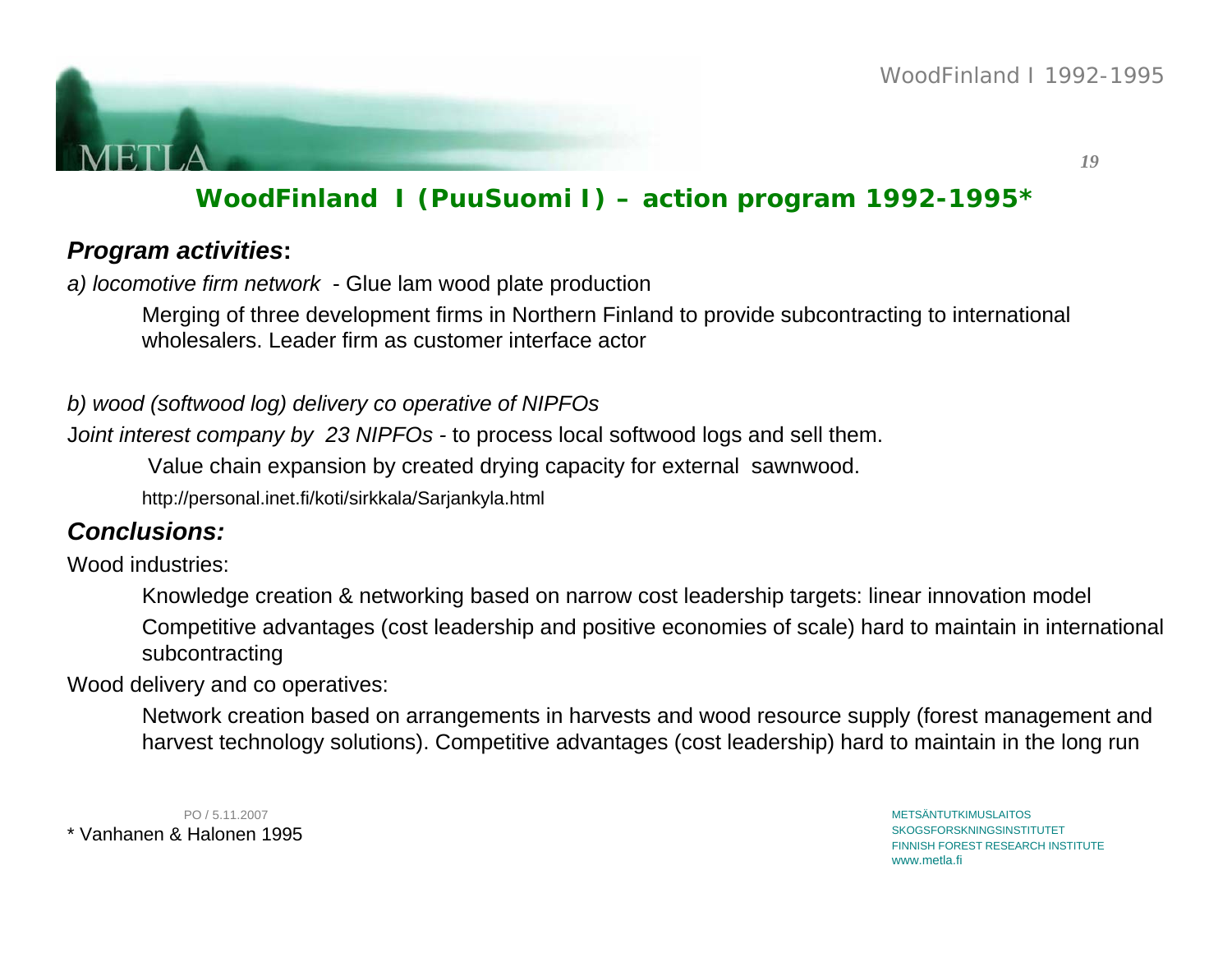

# **WoodFinland II (PuuSuomi II) – action program 1998-2005 \***

*Program approach*: Public Private Partnership

*International dimension*: Integrated into Wood Europe Campaign

#### *Program Objectives*

- •Progress in Wood Product Industries
- • Expanded use of wood products: Wood become a market leader in
	- •Construction system solutions
	- •Customer product in high quality living

#### *Outcome targets*

- 1) Network creation between SMEs on regional basis and connections to locomotive firms operationg in international marketsk
- 2) Creation of new wood components and modules especially for construction
- 3) Technological and business management knowledge creation among in SMEs

\* PuuSuomi 2005:Final report

PO / 5.11.2007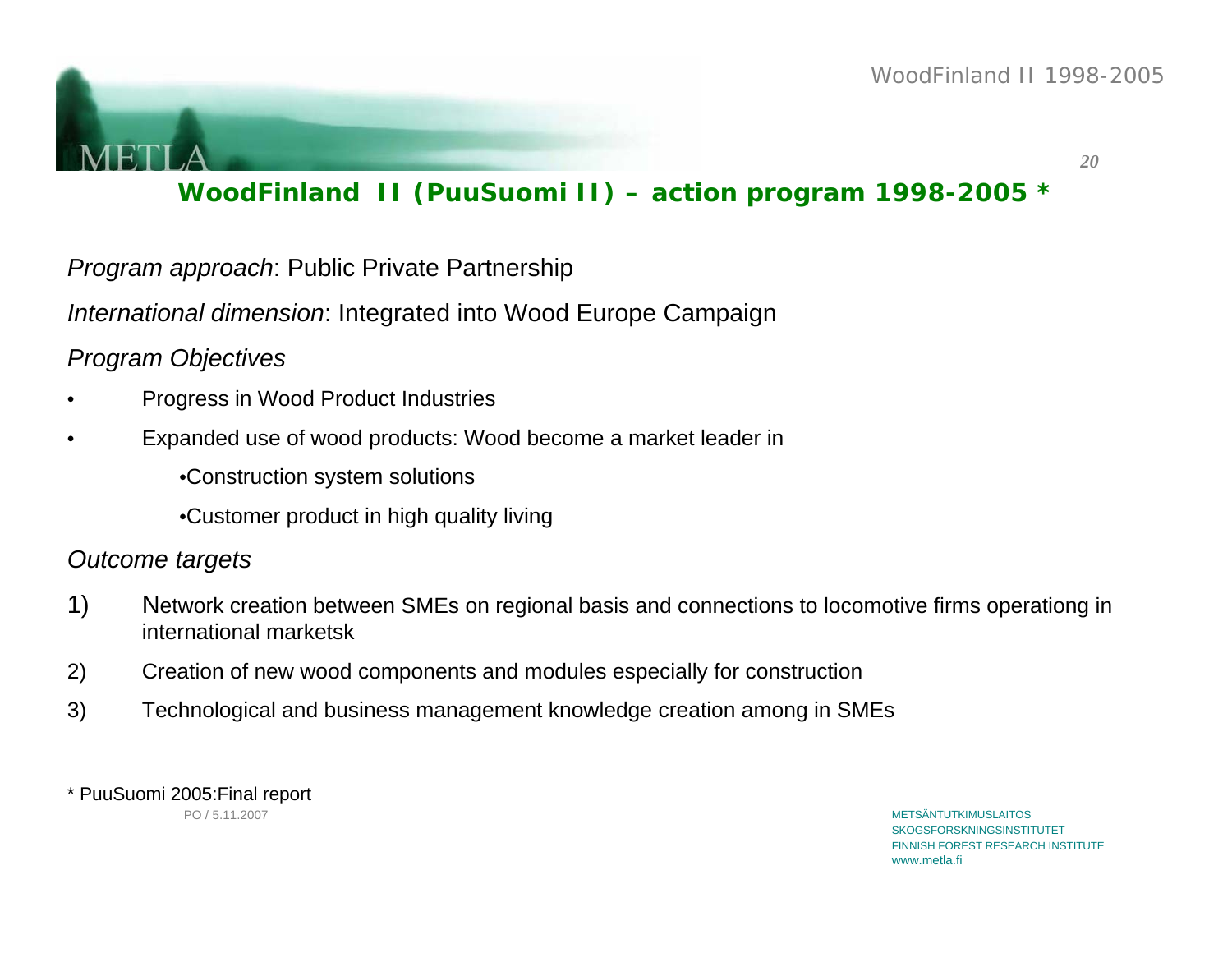

# **WoodFinland II (PuuSuomi II) – action program 1998-2005\***

#### *Intellectual resources*

18 regional developers (full time), 35 county contact person, 30 project managers (wood projects)

## *Parallel technology programs (TEKES)*

Wood ConstructionTechnology Program 1995-1998.

Added value wood product technology program 1998–2003

Wood Industry Sector Policy Program 2004- 2010

Wood Construction Promotoin Program 2004 - 2010

13 technology programs in Construction (TEKES)

#### *Rural Development Projgrams*

Third Rural Policy Programme for 2001–2004 ,

Fourth Rural Policy Programme for 2005–2008 with Regional Part of RPP, Regional Centre Networks, Centre of Expertise Program

PO / 5.11.2007\* PuuSuomi 2005:Final report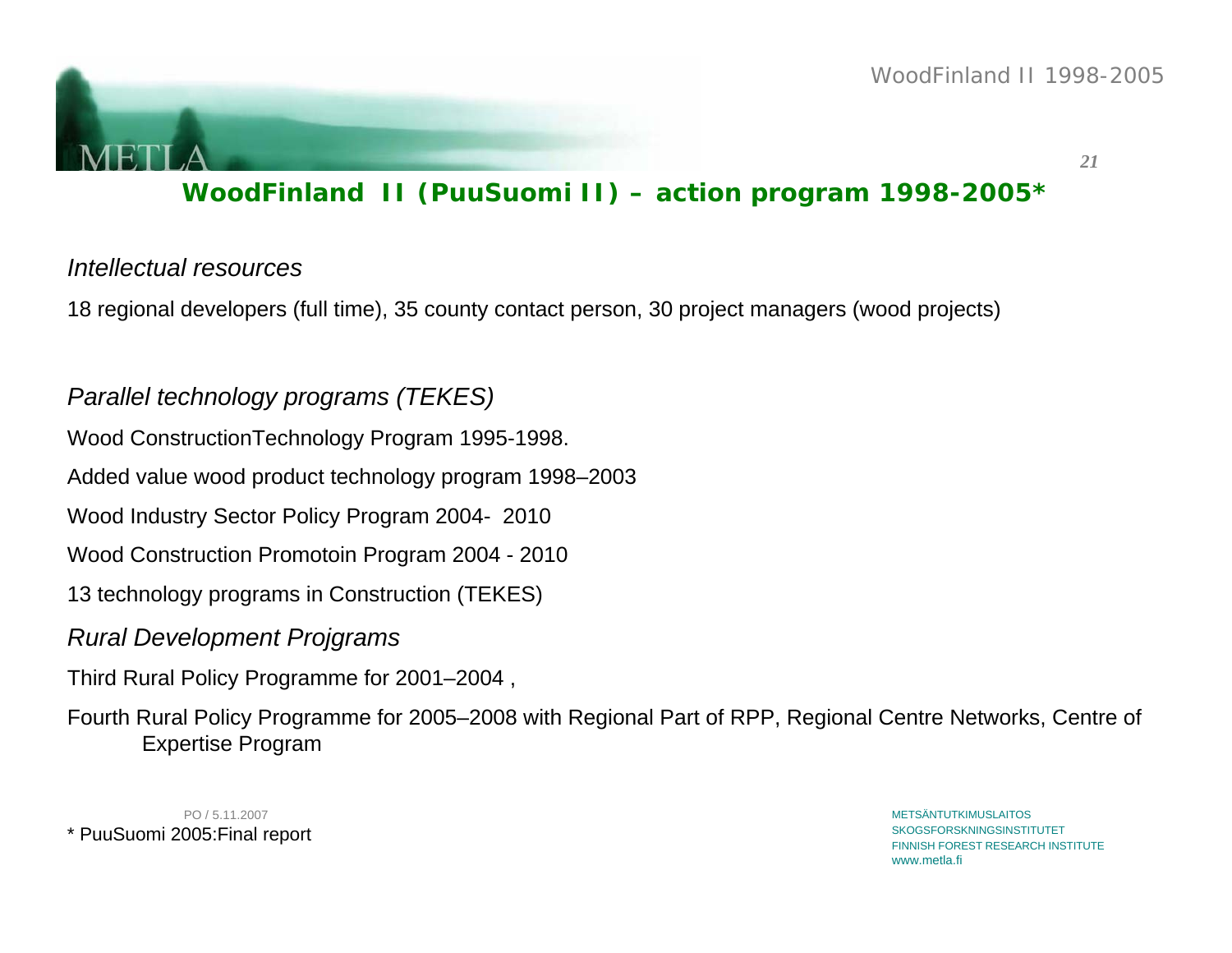# **WoodFinland II (PuuSuomi II) – action program 1998-2005\***

*Thematic implementation:*

1. *Knowledge creation for regional network developer specialists (1998-1999)*

Creating program resources: Advisor activities of developer specialists

2. *Implementing wood industry development (2000-2003)*

Resource focus: on projects with high development potential

3. *Creating European business network (2003-2005)*

Coordinated network creation with large locomotive firms

*Project outcome*: 11 partnership networks for SMEs

- 4 managed and coordinated by locomotive company with international business activities
- 7 regional networks of SMEs for national market activities

PO / 5.11.2007\* PuuSuomi 2005:Final report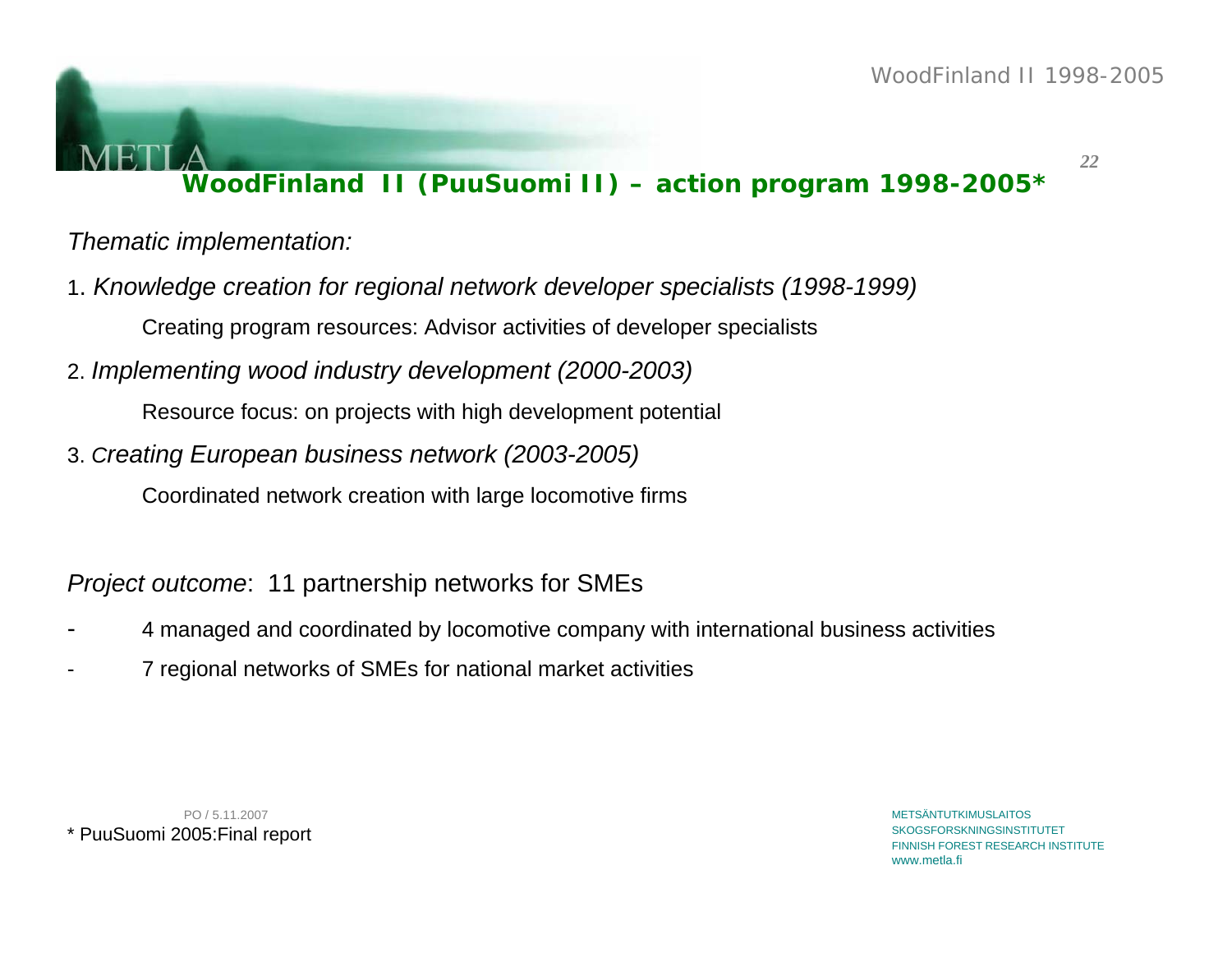# **WoodFinland II (PuuSuomi II) – action program 1998-2005\***

Conclusions:

Wood industries:

Knowledge creation & networking based on narrow cost leadership targets: linear innovation model

Competitive advantages (cost leadership and positive economies of scale) hard to maintain in international subcontracting

Wood delivery and co operatives:

PO / 5.11.2007\* PuuSuomi 2005:Final report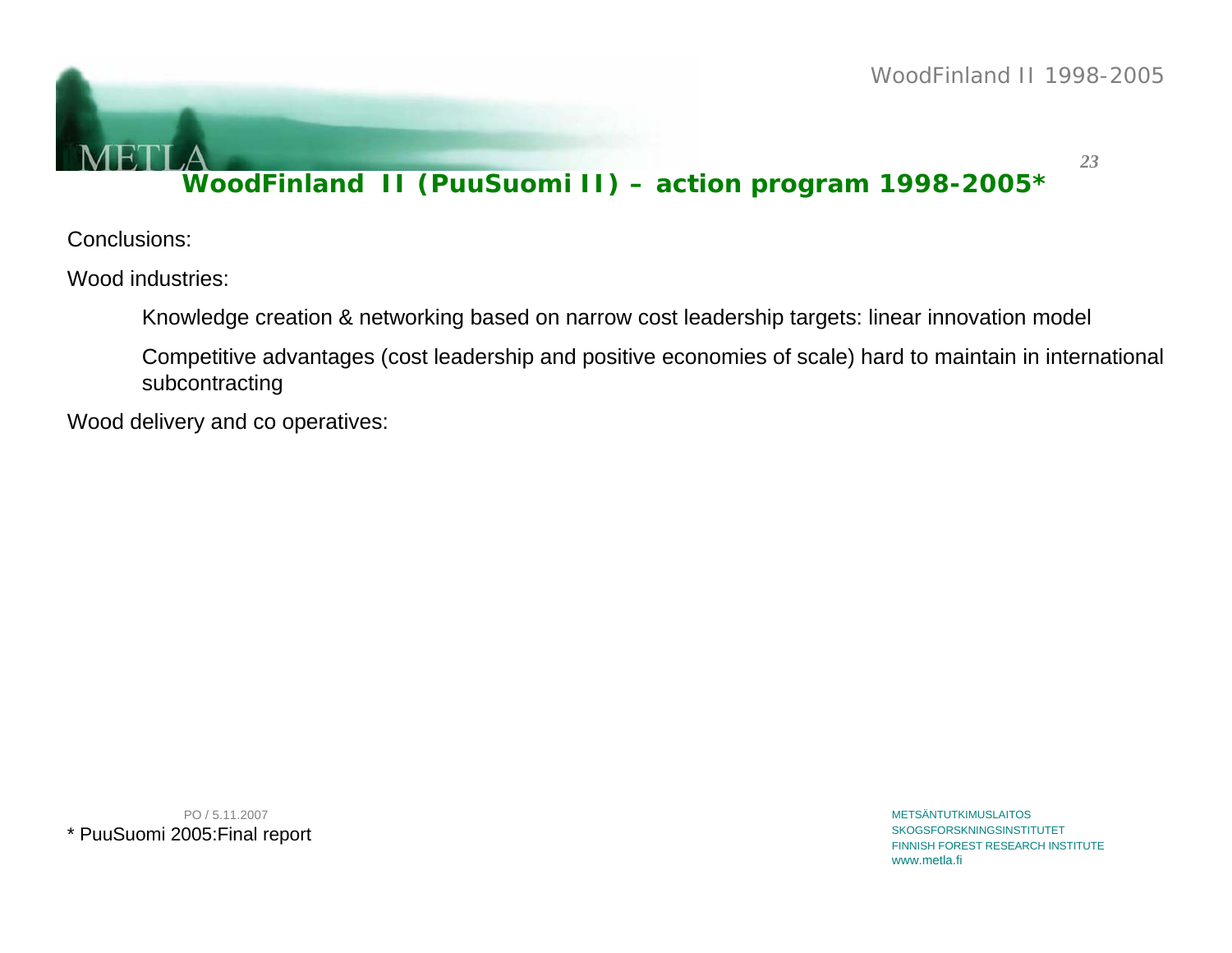

## **The Centre of Expertise Programme 1999–2005**

- •22 centres of expertise with 45 fields of expertise in the country
- •500 million euros available in total
- •have generated 12 000 high-skill jobs and over 1 000 new businesses.
- •is one of the four special programmes based on the Regional Development Act
- • pools local, regional and national R&D and selected other knowledge resources to support the utilization of regional strengths and specializations
- • concentrates on using the expertise in selected, internationally competitive fields towards business activities creating competitive advantages
- •to utilize high-level expertise.

### *Major contributions*:

encourage for the regions to direct limited resources towards exploiting regional strengths and opportunities. clarification and consensus on regional specialization among the regional policy stakeholders.

## **Centre of Expertise for Wood Products - national network**

PO / 5.11.2007

OECD Rural Policy review- Case Finland 2007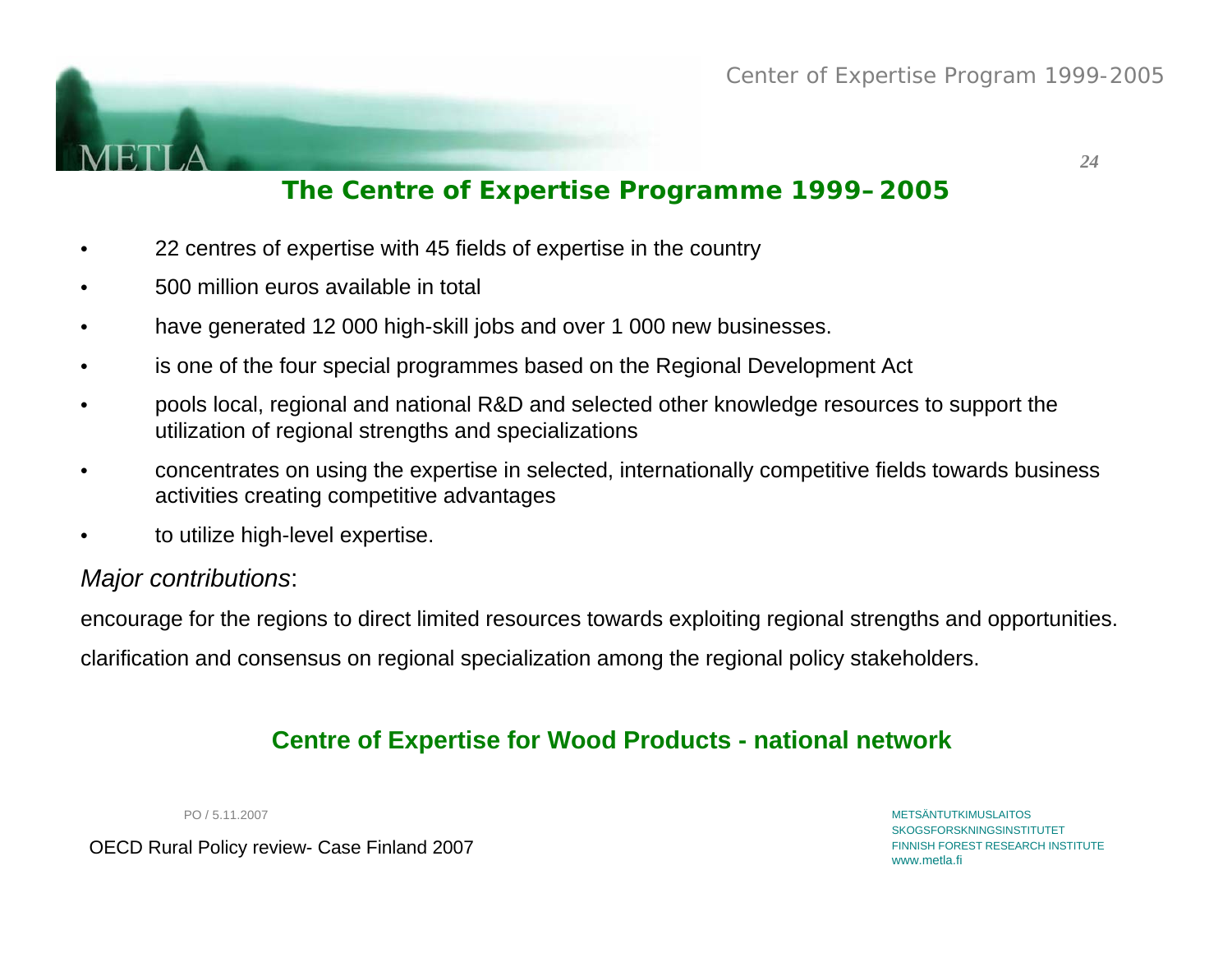

Ministry of The Interior **Centre of Expertise Programme** 

**Steering Committee** 

Co-ordination: Wood Focus / Leena Paavilainen

Modern Wooden Town and Structural Systems Partners in co-operation:

-enterprises -WoodFinland programme -research organisations -universities -polytechnics

New Business Concepts

Diversification of Wood Utilisation

Business-Based Development of Technology

Large-Scale Wood Engineering and Construction Systems

> Living with Wood and Design

Developer Forum

**Provided tailor made R&D network formation for innovation processes for Wood Products & related projects**

*Focus***: SMEs & business networks**

*Coverage***: the needs of the entire business chain** 

PO / 5.11.2007

Source: Leena Paavilainen METLA

#### **Centre of Expertise for Wood Products**

national network of universities & research institutes

Center of Expertise for Wood Products

*25*

1999-2006

#### *Areas of Expertise:*

Modern Wooden Town - *Wood Studio Oulu*

- Large-Scale Wood Engineering *Tampere University of Technology*
- Living with Wood and Design *University of Art and Design / School of Design Helsinki*

**Diversification of Wood Utilization -** *Finnish Forest Research Institute* 

Development of Technology - Lappeenranta University of Technology / Technology Center

**New Business Concepts -** *University of Vaasa / Levón Institute*

Developer Forum - Helsinki Univeristy of Technology / Department of Forest Products Technology

`http://www.puusuomi.com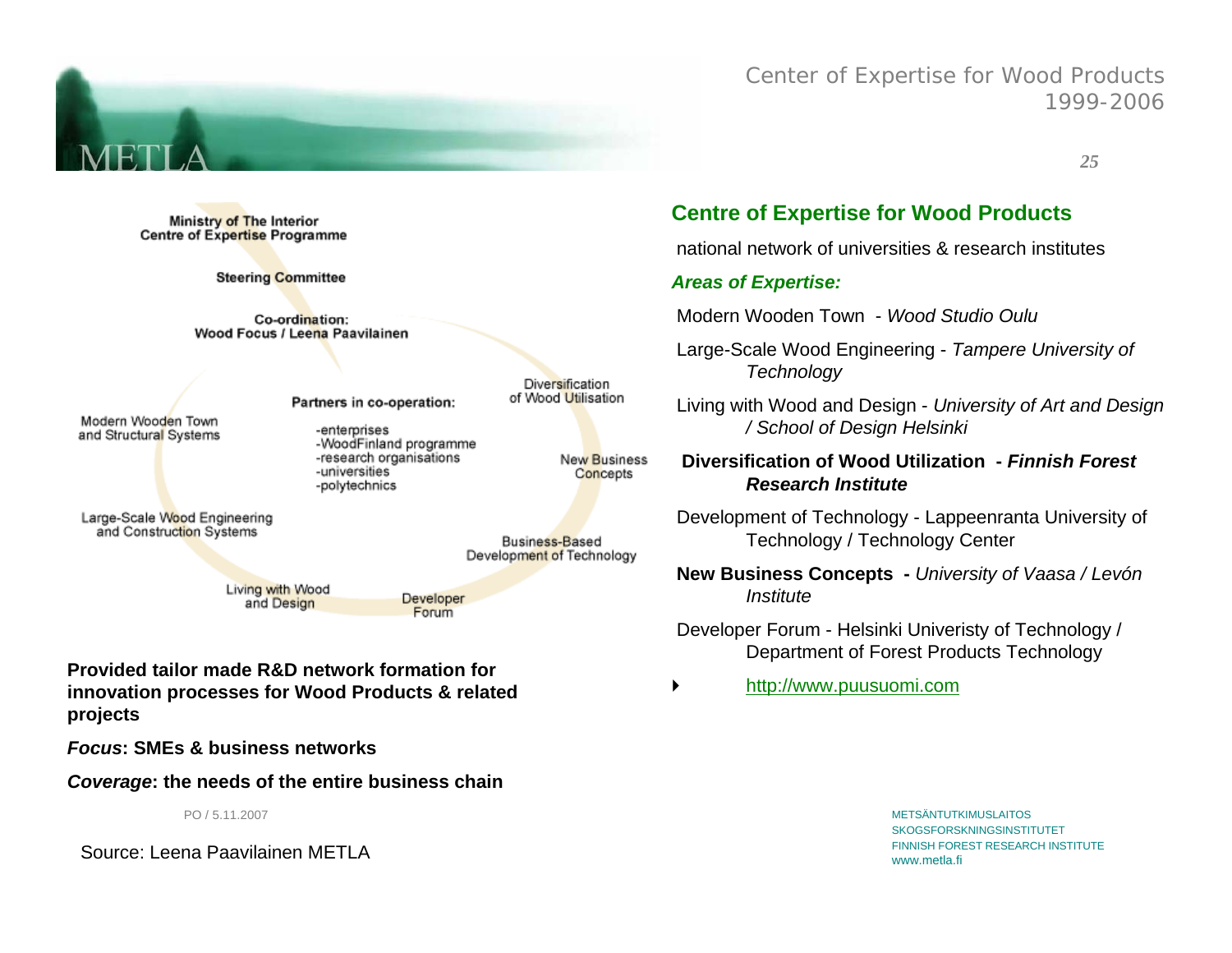

Sources: http://www.kiinteistoliitto.fi/attachements/2005-02-03T13-23-2567.pdf, http://www. Culminatumetla.fi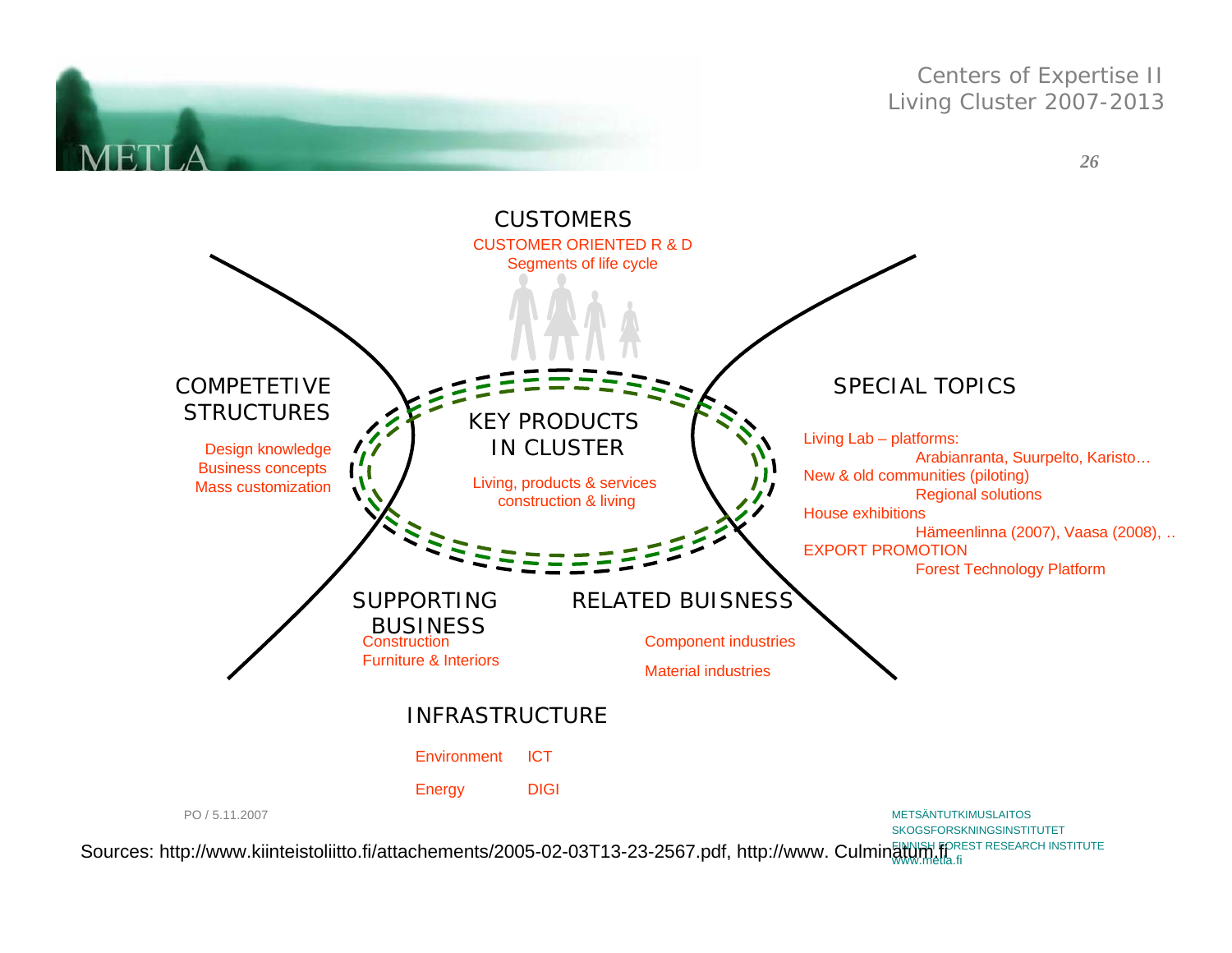

## **Conclusions – Business Infrastructure**

### **Structure Wood Product Markets & Competitive Advantages**

*BtoC Global markets- competition & CAs of players*

*Producers of standardized products* - CAs: economies of scale in intra firm vertical/horizontal value chains

*Wholesalers/retailers of standardized products* - CAs: cost leadership applying global subcontracting

*BtoC Custom segment oriented markets - competition & CAs of players*

*Producers of customized products* - CAs: vertical & horizontal production networks & international marketing partnerships, brand images

*Wholesalers/retailers of customized products* - CAs: branding retail/segmented retail & quality/branded production partnering

*BtoB Markets of standardized modules/components - competition & CAs of players*

*Production, Research & Development & Design integrated -* CAs: mass customization, JIT & assembling competence

*Production, Research & Development & Design separate -* CAs: cost leadership, JIT & assembling competence

> METSÄNTUTKIMUSLAITOSSKOGSFORSKNINGSINSTITUTET FINNISH FOREST RESEARCH INSTITUTEwww.metla.fi

PO / 5.11.2007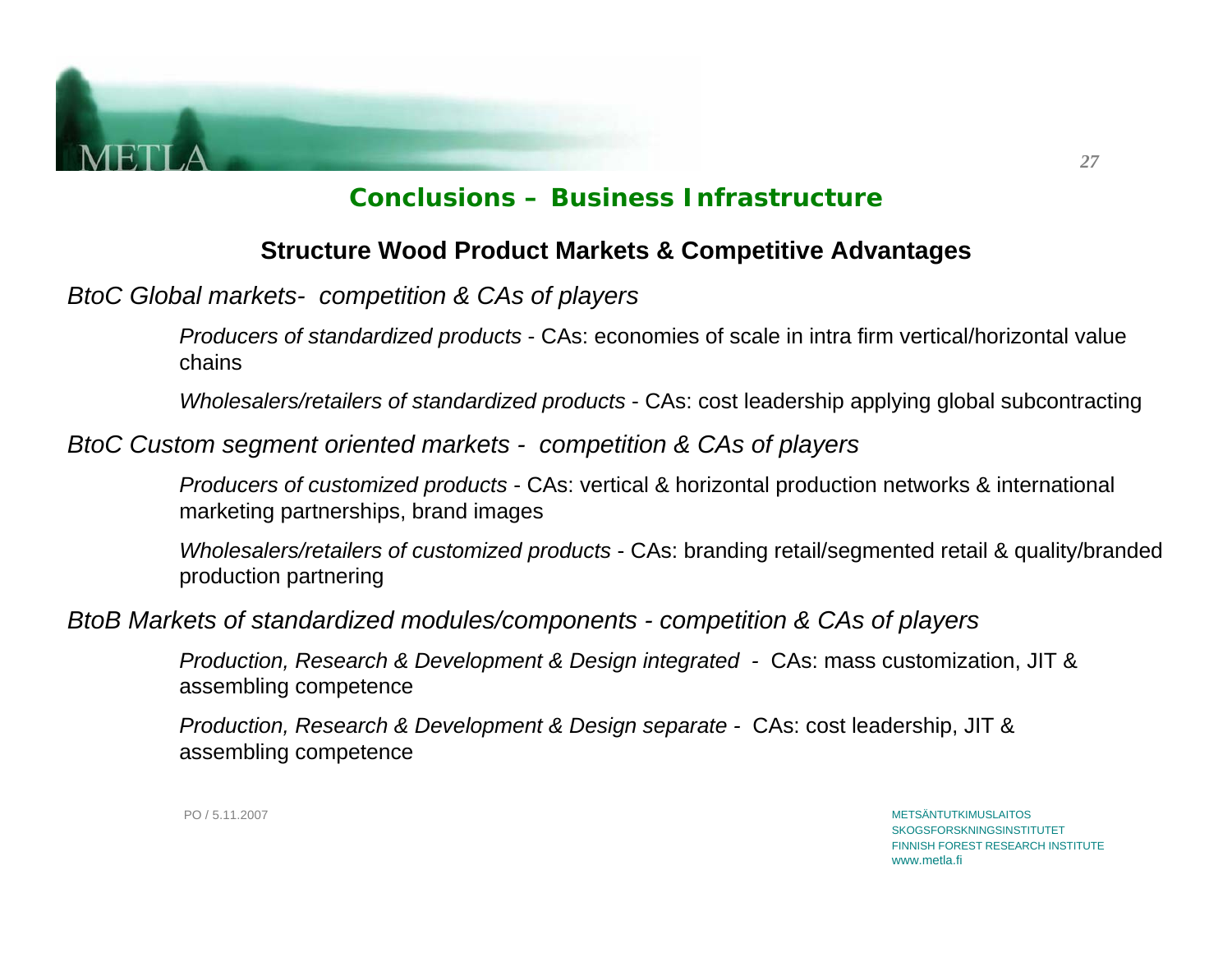

## **Conclusions – Cross Sectoral Policy Integration**

*Extensive adoption of cross sectoral policy agenda*

*Sustainable Development:* adopted as cross cutting issue from Rio resolutions 1992 on

Forest Certification, Kioto Protocol…

*Innovation:* preparation and implementation coordinated (National Technology Agency (TEKES))

up to mid 1990's: technology orientation & intra firm process support to firms with internal R&D resources, priority in radical innovations and linear processes

under EU membership: adopted promotion of marketing/ organizational innovations (both intra firm and business networks), support promotes incremental innovations & low tech business

*Regional Development & Rural Development policy:* strong policy coordination, bottom up preparation

Regional Development Act 1992 & preparation and management by Regional Councils (multi sectroral participation)

Regional Centres (especially TE Centres) provide coordinated implementation

*Forest Sector Related Programs*

*cross-* sectoral preparation, supervision and update in Finland's National Forest Program

2010

PO / 5.11.2007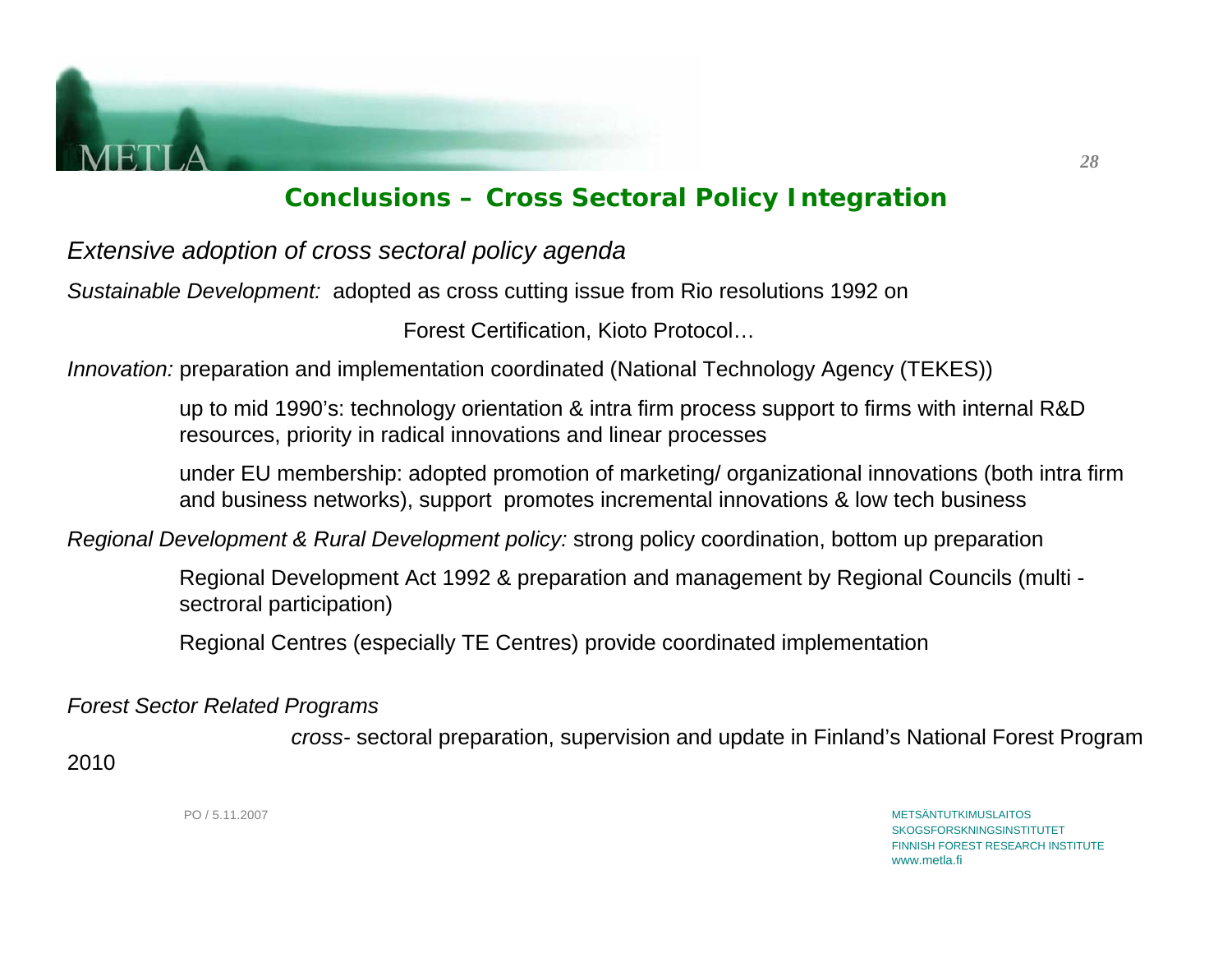

# **Conclusions – Innovation Support**

*innovation support in vertical wood product value chains*

*Forest Industry:*

Roadmap 2010 from 2003 for Finnish wood product industries parallel European prodess (CEI Bois)

Finnish wood product industries technology Platform parallel with European Forest-Based Sector Technology Platform and its Strategic Research Agenda (SRA)

## *National:*

entrepreneurship and business development in wood product industries and wood construction (Government program initial)

- Woodworking Industrial Programme 2004–2010 http://www.ktm.fi/files/14701/puutuoteohjelma\_lop.pdf
- Wood Construction Development Programme 2004–2010 http://www.ktm.fi/files/14699/Moniste\_147.pdf

*National Technology Agency (TEKES)*

promotion of marketing/ organizational innovations

intra firm incremental innovations and organizational innovation by business networks

PO / 5.11.2007